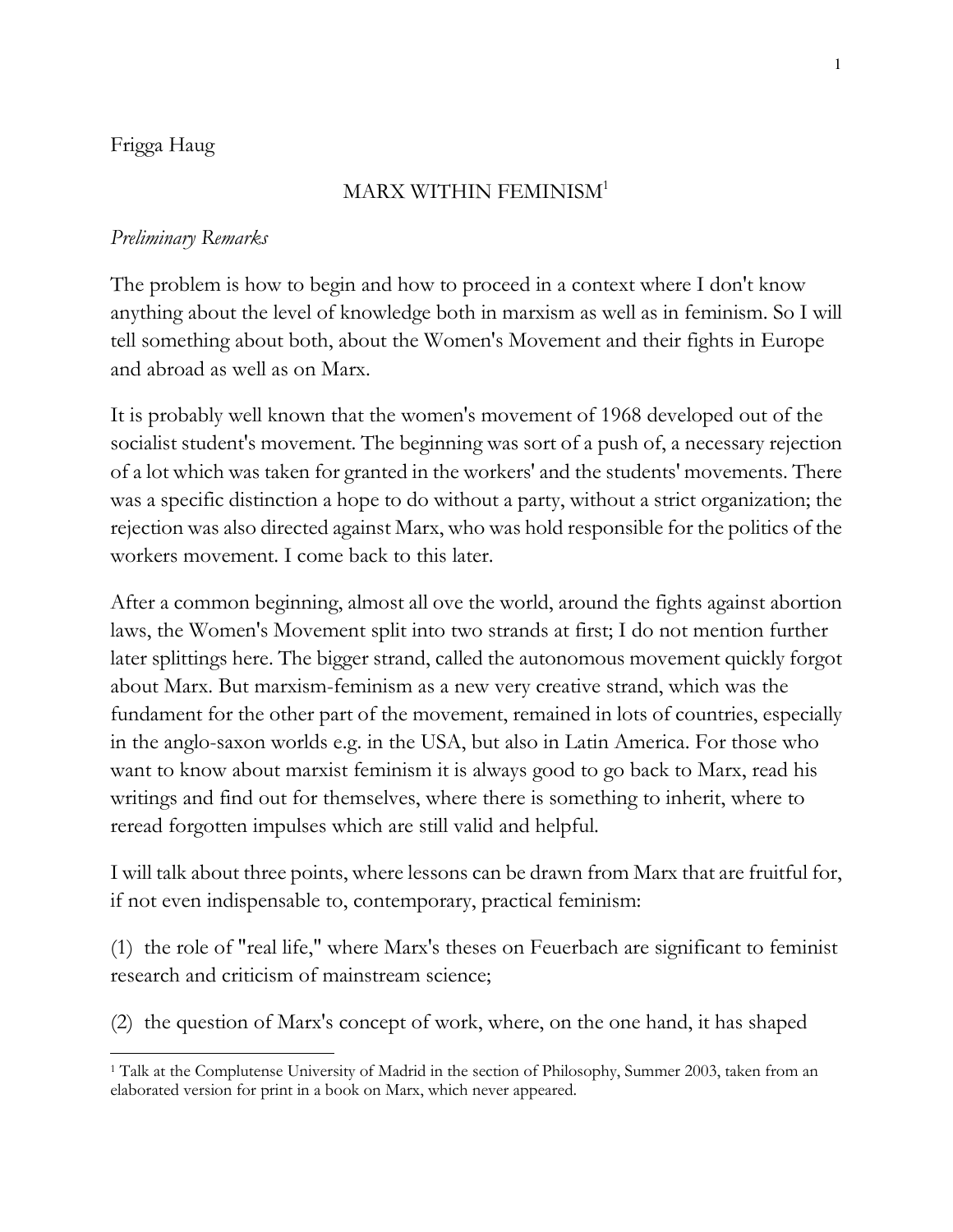feminist debates up to now and, on the other, it resonates with the current "crisis of labor society"<sup>2</sup> and thus should be more accurately recalled and precisely grasped;

## (3) and finally, the elaboration of the Marxian version of family and housework.

Since I already considered myself a marxist at the beginning of the Women's Movement, there is an autobiographical aspect to my account, which I highlight by means of personal anecdote.

## 1. Starting with the Critique of Feuerbach

In his shortest essential work, "Concerning Feuerbach," Marx wrote: "The chief defect of all hitherto existing materialism (that of Feuerbach included) is that the thing, reality, sensuousness is conceived only in the form of the *object, or of contemplation*, but not as sensuous human activity, practice, not subjectively. Hence, in contradistinction to materialism, the *active* side was developed abstractly by idealism - which, of course, does not know real, sensuous activity as such. Feuerbach [...] therefore does not understand the importance of the ^revolutionary^^, of the ^practical-critical^^activity."<sup>3</sup> This critique of existing materialism had little significance for the reception of Marxian thought in the labour movement but it now reads like direct instruction for feminist theory and practice of today. The disconnection of science from the real practices of people, the deducing of all human activity from the highest categories, and the neglect of sensuous human activity are major critical points that feminist-informed science asserts against the scientific canon. That the reigning social sciences have been conceptualized without regard for the experiences and practices of women was one of the first critiques by the Women's Movement, one which intervened in existing traditions of thought in revolutionary ways, even if it was not related by the women themselves to Marx's critique of Feuerbach.

I had already studied the theses on Feuerbach and considered them useful for the initial claims of the slowly strengthening Women's Movement. In the large cities of the Western capitalist nations, including West Germany, mass rallies of women regularly

 $\overline{a}$ 

<sup>2</sup> With the term "crisis of labour society" mainly sociologists and political scientists try to understand the consequences of the enormous development of the productive forces by high technology accompanied by a growing structural unemployment.

<sup>&</sup>lt;sup>3</sup> Karl Marx, "Concerning Feuerbach", in Early Writings, trans. Rodney Livingstone and Gregor Benton (Harmondsworth: Penguin Books, in association with New Left Review, 1992 (1975), 421; hereafter cited as "CF".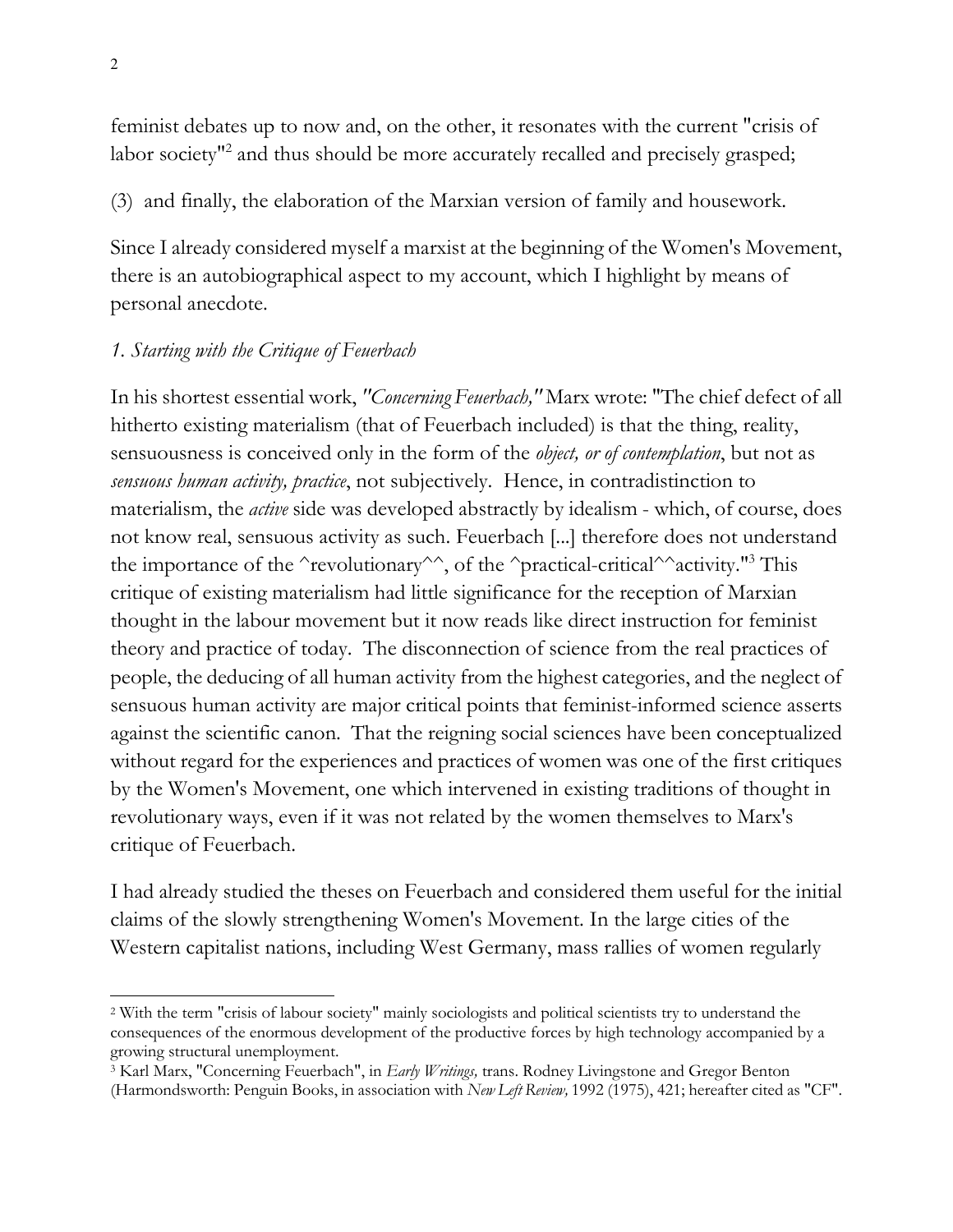occurred during the late 1960s and early 1970s, in which they would articulate their protests, tribunal-style, with denunciations of their degrading treatment by men. *Violence against women* was one of the insurgent themes that moved these women to rage and indignation. At that time I considered such gatherings to be actions which contributed mainly to despair, not to the force of spoken action that was needed. So I formulated a short text as a political intervention - "Women: Victims or Actors?"<sup>4</sup> - in which I basically tried to apply what I had learned from Marx's Feuerbach theses to the woman question. I drew certain conclusions from theses 3 and 6 that I still maintain are on the whole fundamental to any kind of interventionist thought. From Thesis 3 - "The coincidence of the changing of circumstances and of human activity or self-changing can be conceived and rationally understood only as revolutionary practice." ("CF" 422) - I concluded that personal transformation was a necessary moment and itself an essential component of the alteration of oppressive conditions; it would therefore be crucial that every intervention into society (i.e., each political act) be carried out by those individuals whose liberation was at stake. (Or in the words of Peter Weiß: "If we do not take our liberation into our own hands, it will remain without consequences for us.") $5$  I considered this a simple idea but one which indiquated how crucial it was for women to take their history into their own hands and not wait for liberation through others, such as workers. Moreover, this idea connected personal, subjective issues to societal interventions for political change, so that neither the interests of and reference to the whole society as the condition of our lives nor ourselves, who were struggling and upholding actors, would get lost.

 To my surprise, the double movement of taking self-change as a dimension of revolutionary practice while also thinking of women as political agents aroused an unexpectedly violent reaction in the labour movement organizations. Their opposition continued to be furiously voiced over the next ten years in various journals and newspapers, where I was accused of "bourgeois deviance", among other things, by those men who occuppied chairs of even the women's committees. Proclaiming women to be political subjects who wished to articulate themselves was heresy, contravening the dogma of the male worker's organization as the only legitimate representative of the

 $\overline{a}$ 

<sup>&</sup>lt;sup>4</sup> This essay, originally published in *Das Argument*, 123 (1980), was based on a talk I gave at the first peoples' university in Berlin. It has since been translated into seven languages and appeared in approximately twenty publication, including, most recently, as "Women, Actors or Culprits?" in my Beyond Female Masochism, (London, Verso, 1992).

<sup>5</sup> Peter Weiss, The Aesthetics of Resistance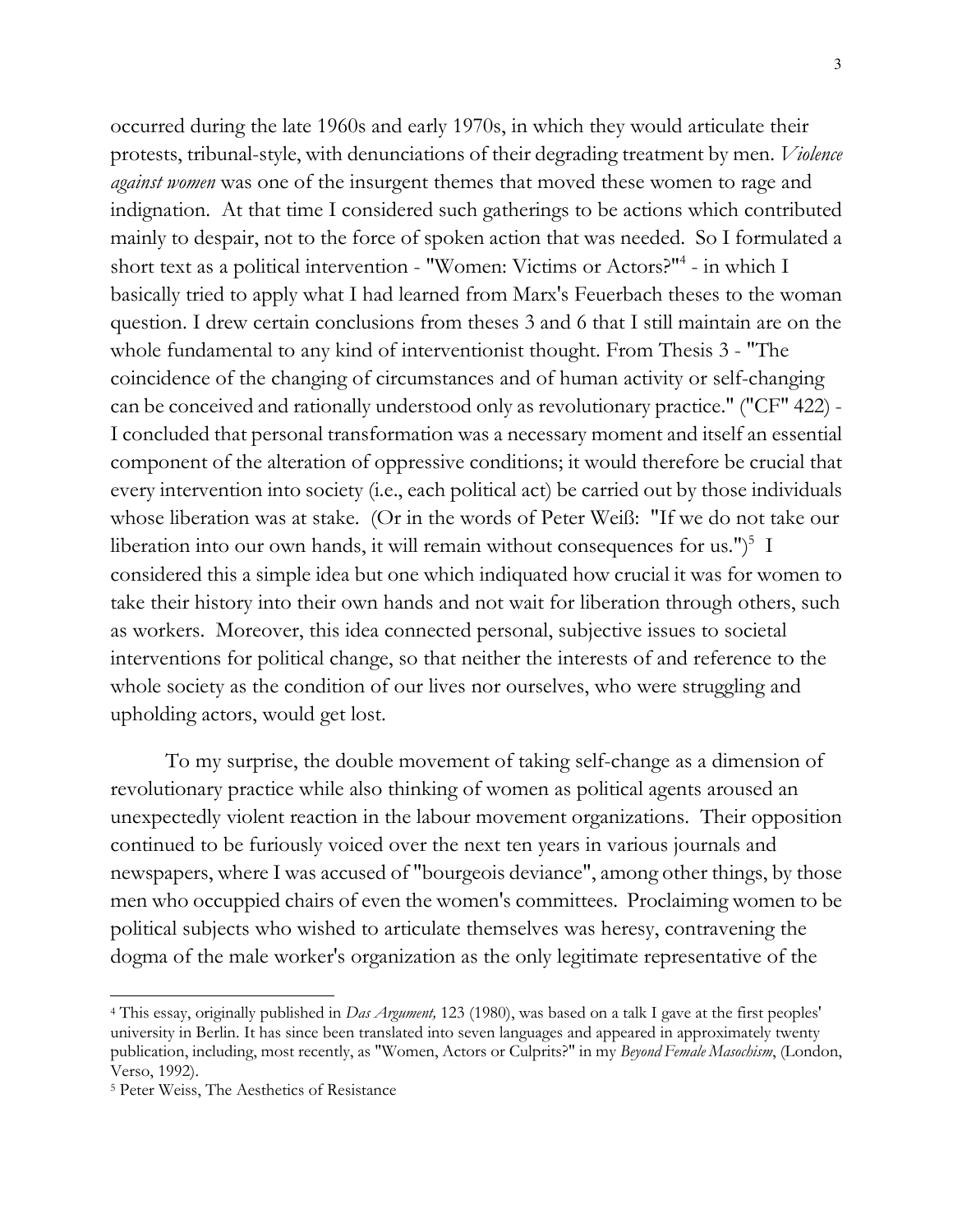politics from within which the hierarchy of chains to be broken in our fight for liberation should be formulated. "Capital as the principal enemy" as it was then termed, must first be fought jointly, with the woman question - "a subordinate contradiction" later taking its place on the new society's agenda. The labour movement ultimately directed its criticism at the very existence of the Women's Movement, which was taken to be an aloof, bourgeois troublemaker; hence its real revolutionary dimensions went unrecognized, while the connection between capitalism and women's oppression was never grasped at all.

The self-righteous tone and abstract tenor that prevailed in discussions by labor-organization intellectuals pushed the Women's Movement, practically from its inception, into an oppositional stance toward the Socialist movement out of which it had sprung. The crisis soon became so acute that many women' groups in England, Italy, France, and Germany withdrew from labor organizations, some even reorganizing as parallel groups, which amounted to what Italian feminists called "double militancy." Despite the claims of priority for the Worker's Movement - and for capitalist exploitation as the sole manifestation of power and oppression - men's dominance over women was identified and exposed as historically powerful. This idea rang from the beginning with essentialist assumptions about the higher nature of women, though, and victim theories were formulated in accordance with the denunciation of the abovementioned tribunal-rallies. But the labour movement critique was conducted neither by appeal to nor even under the influence of Marx, who, though officially acknowledged, enjoyed no vivid theoretic moment in the development of organized labor.

Thesis six of Marx's Feuerbach critique seemed to have great potential usefulness for a dialogue between the protests of the Women's Movement and the theory and practice of feminism: "(T)he human essence is no abstraction inherent in each single individual. In its reality it is the ensemble of the social relations." ("CF" 423).

This turn from speaking of humanity in the singular, behind which gender relations inevitably disappear, seems to me to have been fundamental to every attempt to formulate the problematic of women in our societies. Over and above this, however, I read it as a research mandate to study the participation of women in their own oppression, their engagement in social relations, their need for self-change, their subjection.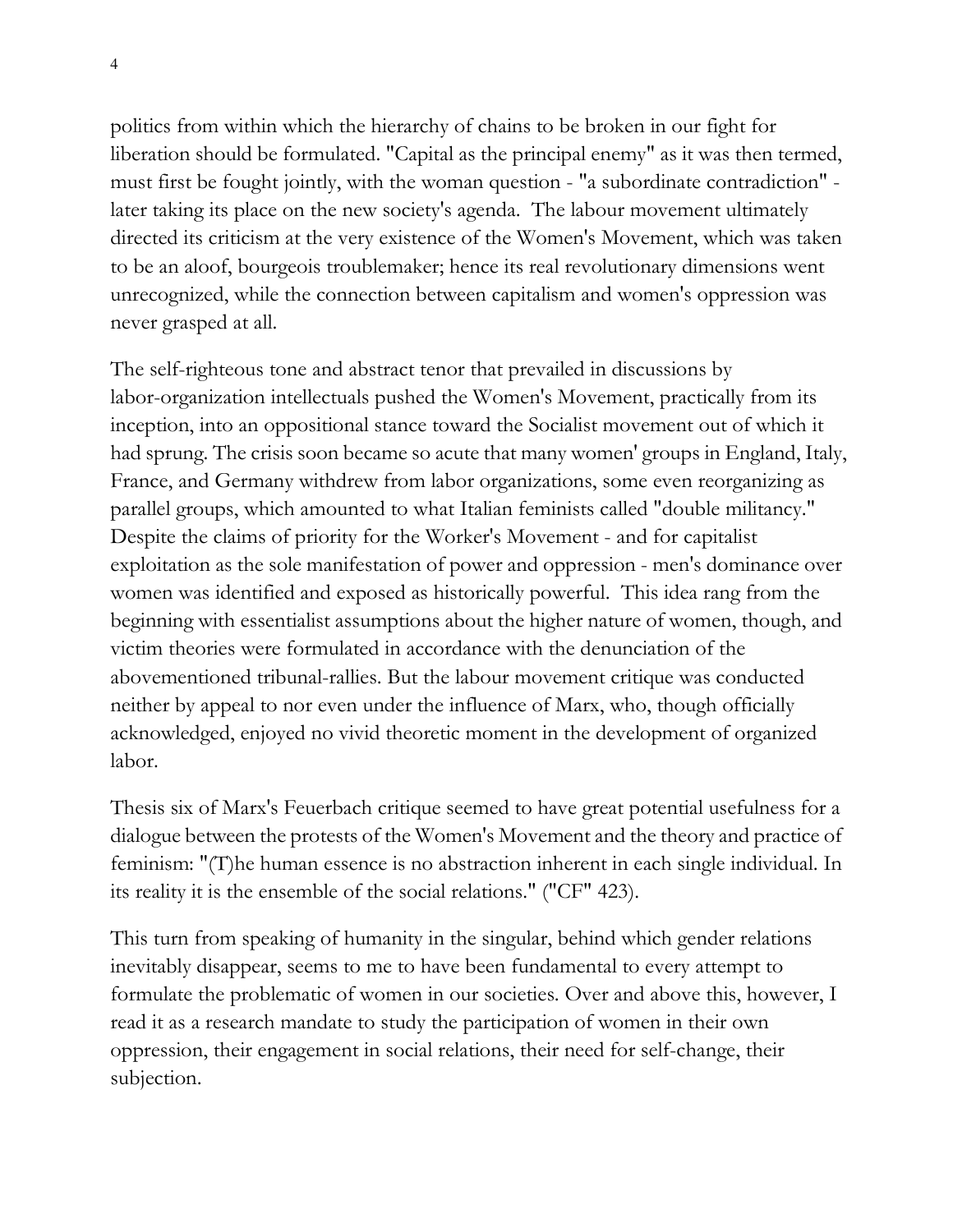Absorbing the human essence into the social structures and relations that the inidvidual appropriates in order to become a member of the human socius, into which he is then born, marks a departure from metaphysics that allows to immediately recognize the problematic of woman as a historical production in which women themselves have been actors. Their position in society could not, therefore, be understood without taking their own involvement into account. Understanding the connection between different social practices and the culturally supported formation of gender seemed like a research task that could show, more pointedly than before, the gaps left by the absence of the female from the production of knowledge. At the same time, this approach could indicate the extent to which any knowledge about women's socialization must be a liberating knowledge. Ultimately, it would lead to a break with a series of traditions in social scientific research: "real life," or the everyday, coming to be understood as a problematic; the objects of research turning into its subjects, as experts of their own socialization; and remembered history becoming the material with and about which to do research.

In this way I endeavored to develop an empirical methodology that would advance research in which women, as subjects, could collectively figure out the problematic of their position in society - their participation in the reproduction of their own oppression - so that they themselves could determine where change was necessary and possible. With this methodology, which I called "memory work", I developed a praxis from Marx's Feuerbach theses that aimed to overcome the problem of robbing women of their practical-subjective inclusion, that is, of making them research objects on the order of insects. It was important to bring women's implicit knowledge to the fore and make it public. This methodology also worked against the essentialism then emerging in feminism (i.e., the "higher nature of women" thematic), attempting instead to track a connection between self change and social change. The Feuerbach theses provided a space in which the vexed questions of a developing feminism could be posed - questions that are no less valid today and that continue to urgently recommend themselves for feminist research. Since concrete research on them has only just begun, in fact, they are by no means fully answered yet. With respect to Marx, however, it is always better to study him not as a theorist who has already done our thinking for us, but rather as one whose ways of intervening in conventional thought can teach us the art of shifting the subject of knowledge for the sake of a greater knowledge.

# 2. Marx and Work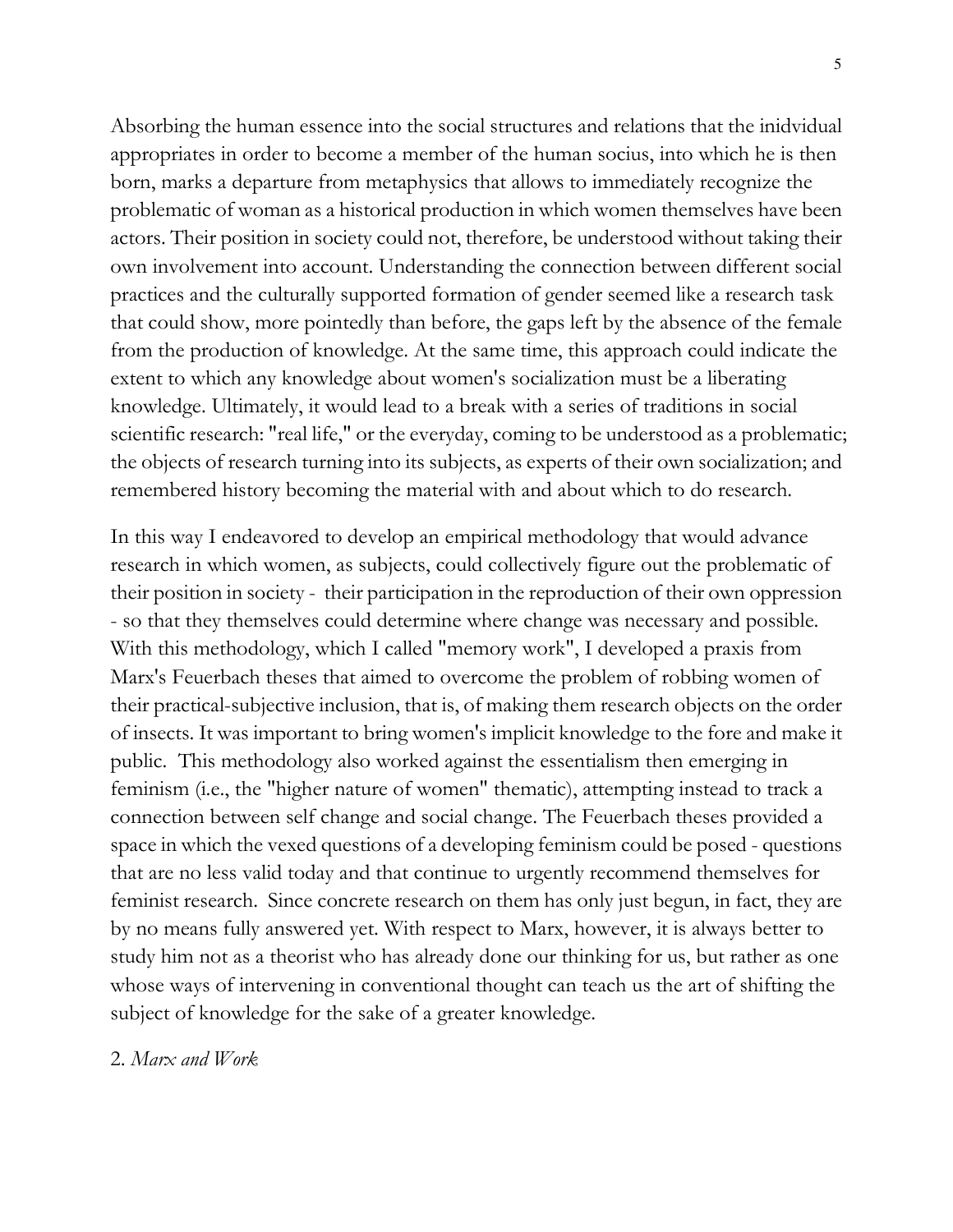The initial feminist wrath against Marx, which finally resulted in a renunciation of Marxist thought, was not directed, however, at his theses on Feuerbach (whose importance for a scientific feminism has never been elaborated anywhere, so far as I know), but rather at Marx's concept of work and his theories of the production of surplus-value. What are we to make of feminist concerns that Marx's concept of work excludes women and prevents them from perceiving the reality of their oppression? Feminist criticism has focused primarily on Marx's arguments about the "dual character of work." The idea of work as a force which can create both use-value and exchange-value is fundamental to his analysis of capitalism and its dynamic, as well as to his theory of revolution. A society driven by the desire to turn living labor into dead labor (to use Marx's own imagery) — and then to endow that dead labor with power over the living in the form of capital, machines, and factories — would maneuver itself into catastrophe unless radical measures were taken. Such measures would have to destroy the basic structures of social regime, that is, profit as the driving force and the corresponding domination of value over living labor on the basis of the division of labor and the rule of property. In his analysis of the dual character of work, Marx focuses on wage labor as the dominant mode of life-deforming activity, with the first step toward change being the abolition of private ownership of the means of production. His analysis had the effect of focusing too narrowly on the male worker's historical role as family breadwinner and on the working class as the political subject. Women's protests against this theoretical configuration seem justified, for even if we agree that such a situation is the product of capitalist society rather than the creation of Marx's analysis of it, his terms are remarkable for a certain vacuity and silence on women.

 The domestic-labor debate of the late 1960s, which in a way is still percolating in the late 1990s on the Internet (at least in the United States), and has been taken up in a publication of Lise Vogel in 2000 (Domestic Labor revisited) broadened the scope of a complaint about the centrality of the male worker into an evaluation of the validity of Marx's theory of value as a whole.

Widely discussed since 1973 when Maria Rosa dalla Costa published a violent article, Marx's theory was extended to include domestic labor, which can be considered "productive" because it reproduces labor-power as a commodity in the form of personal services and, accordingly, allows surplus-value to be increased behind the back of ֦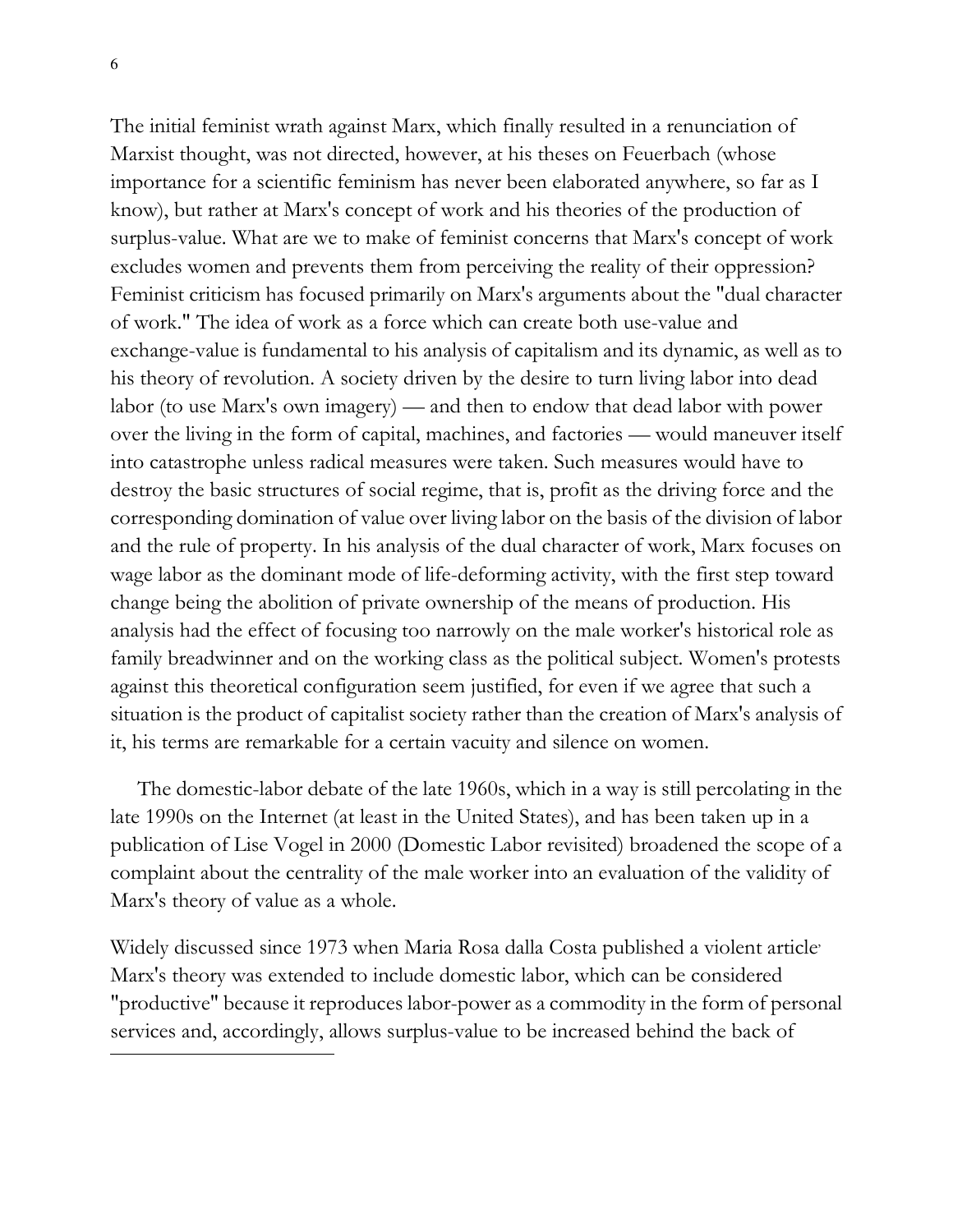industrial production. Women's work is thus rendered invisible as *family work*; moreover, women also produce more value than is necessary for their own reproduction, the gratis appropriation of which then flows into capital's profit (a consequence not considered by Marx). In these analyses, then, the family becomes central to social production. (Domestic labor was later emphasized as "a blind spot in the critique of political economy.")

 However, wage discrimination against women was supposedly justified by their producing less value than men, for although women reproduced men, that entailed a withdrawal of their own reproduction from their labor-power. In this respect, men literally had more value for their employers, since in purchasing the commodity male labor-power they also got a bonus ration of women's work. This overlooking of the work performed by women in the home was based on disregarding an essential component of the surplus-value appropriated by the capitalist. If the secret of the commodity labor-power was its ability to produce more than it needed for its own reproduction, then this must also be true of women's labor-power; what remained to be discovered was how it contributed to the capitalist-manufactured commodity (Pohl, 1984)<sup>.</sup> One practical consequence of this analysis was the demand for domestic labor's compensation as wage labor, on the one hand, and for simply doing away with this sphere of unpaid female labor altogether, on the other. In 1985, Christel Neusüss added a further twist to the argument when she calculated that the commodity labor-power, as something belonging to the worker, could not figure in any account of commodity production and value because it rendered the work of mothers (i.e., giving birth to children) invisible together with domestic labor. (Her book includes a survey of ideas from the history of the labor movement, all of which show an absolute ignorance of the production of life, as well as domestic labor.) While the plausibility of such arguments cannot be denied, it seems problematic to me that they sort of ended in a purely academic debate, which became more and more complicated but led to no corresponding political strategy.

The other line of argument pursued in the domestic-labor debate, namely, that

L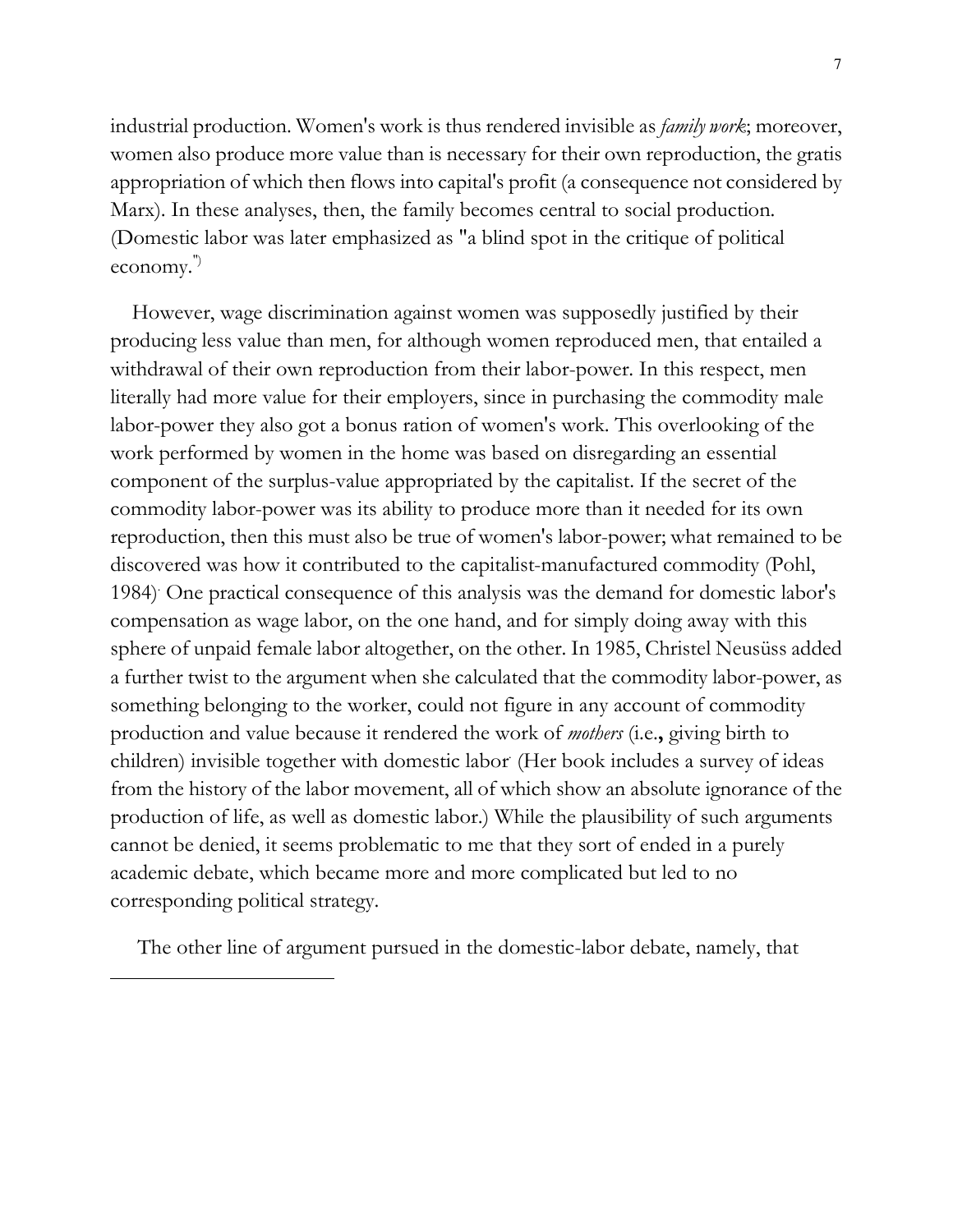housework was productive and should be socially acknowledged as such by being compensated like any other form of wage labor, proved to have political potential: the demand that wages be paid for domestic labor was embraced by the more conservative parties in West Germany because it enabled them both to promote "family values" and, in the face of rising unemployment, to uphold their seemingly ever more justified opposition to include women into the labour-force. But with this support for compensating domestic labor almost everything else with which the Women's Movement had begun its struggle was given up: the critique of family form, of the gendered division of labor, of the alienated form of wage labor, and of capitalism itself. Claiming that domestic labor was productive could presumably — if only by the magic force of conceptualization — remove the stain from a division of labor that denied women the possibility of existing without a male breadwinner as long as they remained housewives.

 The debate continued for the most part in the United States. In 1994, Fraad, Resnick, and Wolff published Bringing It All Back Home: Class, Gender and Power in the Modern Household, where they tried to apply the concept of class to household practices and concluded that such an approach was a fertile one As these authors saw it, two different modes of class production from two different eras were operating together in the present: a feudal mode alongside a capitalist one. This point of entry allowed them to depict separate practices as possibly self-contradictory and the structure of demands by those who inhabit both the domestic and the public sphere as nonhomologous. While not incompatible with Marx, this representation shifts the analytic weight from the critique of the ruling mode of domination and economy to the problematic of the coexistence of differently organized power relations. But Marx had also spoken of the fact that being a productive worker would be no luck but misfortune. Before I suggest another approach to the question of the function of unpaid housework for the reproduction of capitalist society as a critique of Marx, however, let me return to the original series of arguments that arose from the domestic-labor debate in relation to his concept of work. In my opinion, they relate less to Marx than to the Marxism of the labor movement. That would in itself pose no problem had not Marx made some important points for feminists to take into account precisely on the question of work which therefore brings me to a rereading of Marx himself.

֦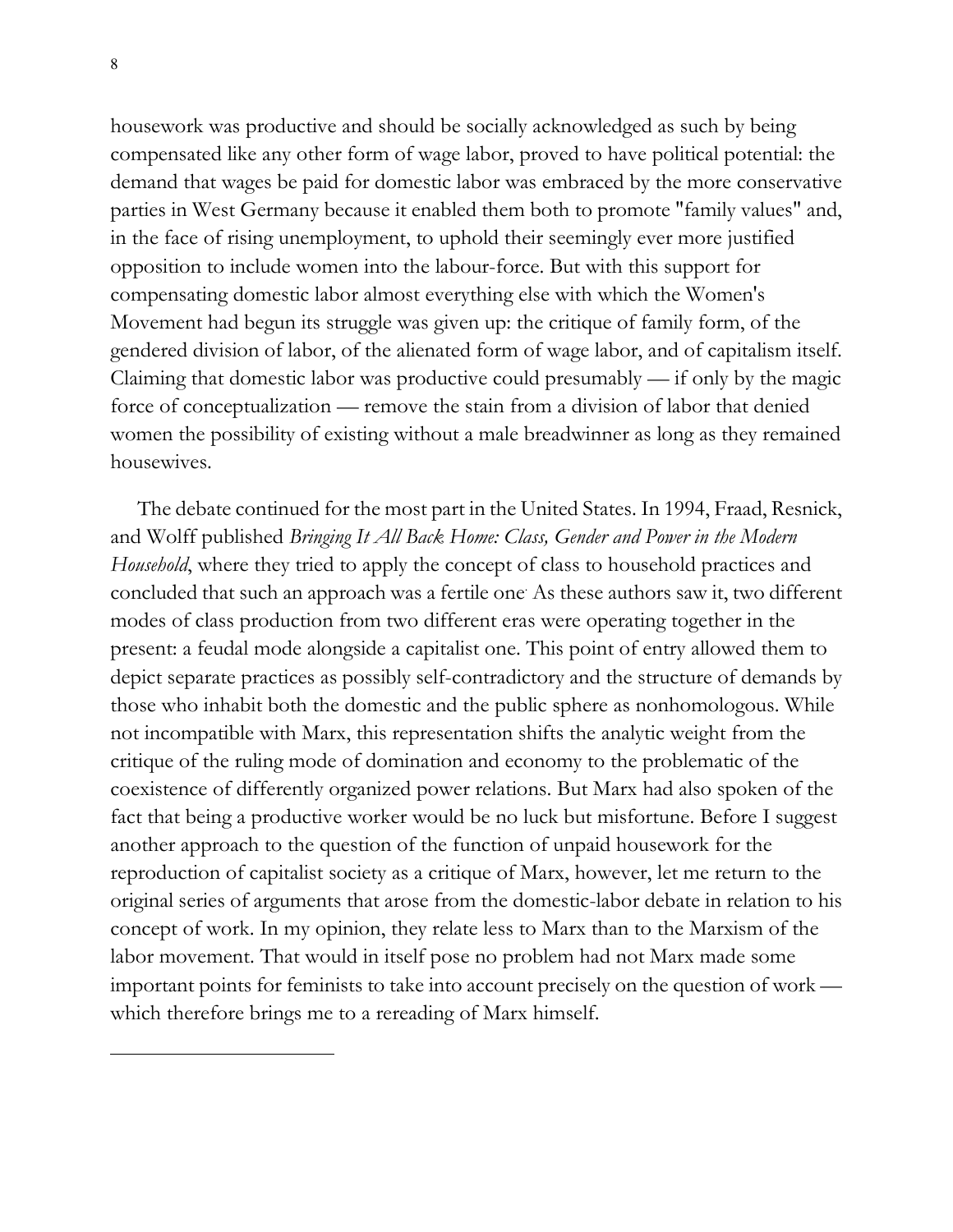From the philosophical tradition and the latter-day developments in political economy (e.g., Smith, Ricardo), Marx drew a concept of work in relation to a significantly controversial sphere. Work was the activity of the poor: it was laborious toil that exhausted people's lives; indeed, for many it had replaced life. But work was also the source of wealth and of all value:

 >[B]ut it is the interest of all rich nations, that the greatest part of the poor should never be idle, and yet continually spend what they get [...] Those that get their living by their daily labour [...] have nothing to stir them up to be serviceable but their wants which it is prudence to relieve, but folly to cure [...] From what has been said, it is manifest, that, in a free nation, where slaves are not allowed of, the surest wealth consists in a multitude of the laborious poor<sup>.</sup> (Mandeville)

Work as the connecting link between poverty and wealth, as the contradictory foundation of both — Marx begins by elaborating on the position of work in this provocative contradiction. He sees it as a dimension of domination: "[T]he emancipation of society [...] is expressed in the *political* form of the *emancipation of the* workers" because "the whole of human servitude is involved in the relation of the worker to production, and all relations of servitude are nothing but modifications and consequences of this relation." In Marx's early writings, we find a number of statements that, in the language of the day, define work as alienation: "For in the first place labour, life activity, productive life itself appears to man only as a *means* for the satisfaction of a need, the need to preserve physical existence. But productive life is species-life"; and, "all human activity up to now has been labour, i.e. industry, self-estranged activity" ("EPM" 328, 354). This idea, that work is domination does not differentiate between the material side and the economic forms and therefore leads to the logical conclusion, that work itself should be abolished: "One of the greatest misunderstandings is to speak of free, social, human work, of work without private property. 'Work' is by nature unfree, inhuman, unsocial, activity which is both controlled by private property and which creates it. The abolition of private property, therefore, only becomes reality when it is seen as the abolition of work." Finally, from the conception of history we have sketched,

L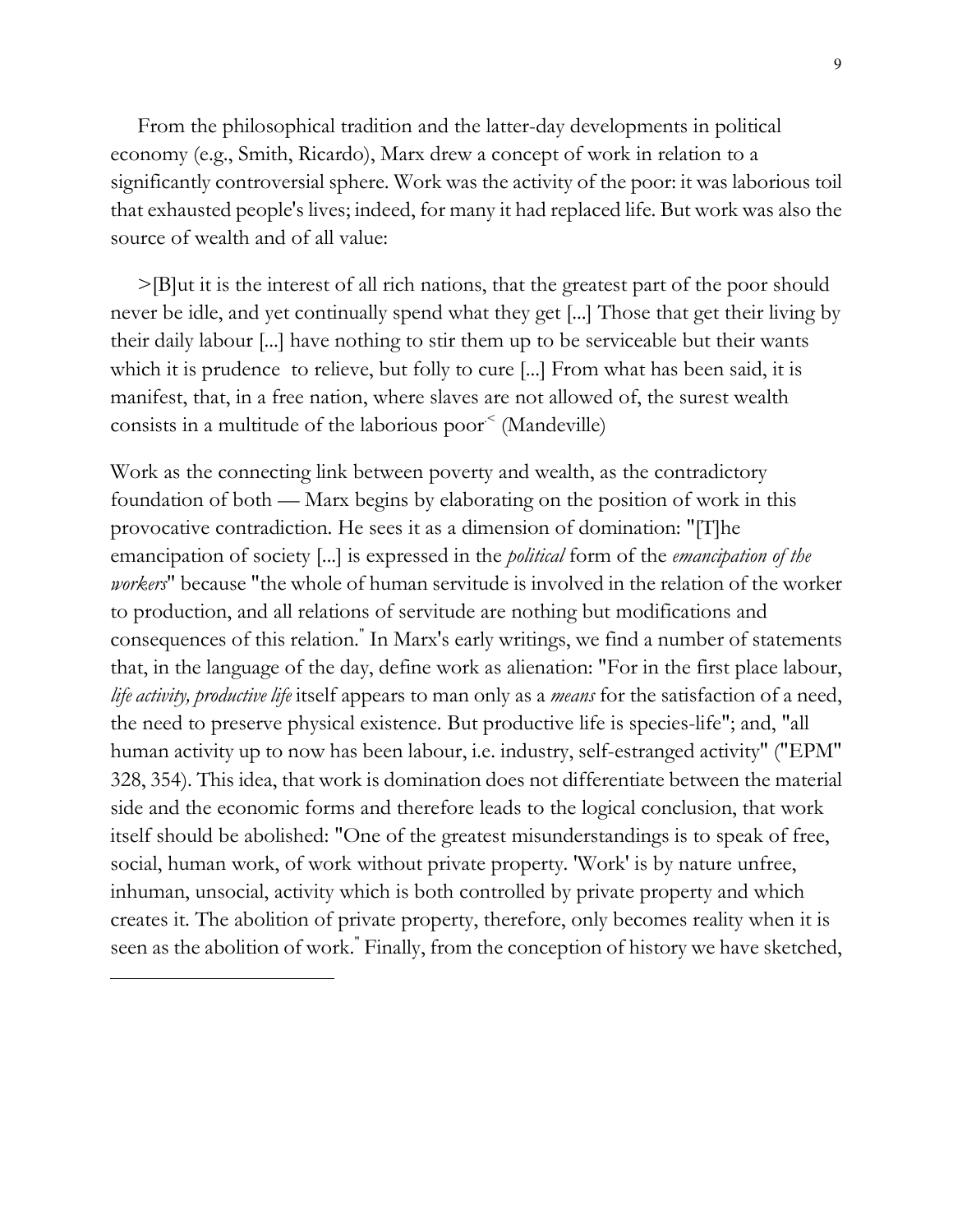we obtain these further conclusions: "In all revolutions up till now the mode of activity always remained unscathed and it was only a question of the distribution of this activity, a new distribution of labour to other persons, whilst the communist is directed against the preceding *mode* of activity, does away with labour."

I do not think that Marx actually contemplated the abolition of work as man's metabolic interchange with nature, promising eternal idleness, or that he imagined the abolition of industry to be compatible with the survival of the race. But thinking of work in formal conceptual terms compels us to reconstruct what has become deformed in his concept of work, and hence what "substance" remains to be liberated. In work's alienated form Marx found the free expression and enjoyment of life, the free, spontaneous activity of the human community, the opportunity to know oneself affirmed in the thought and love of another the development of each individual into a whole person, the intercourse of individuals as such  $(GI\,86—87)$ , and free, conscious life activity as species-life ("EPM" 329). The emphasis is on "free activity," or "self-activity," and this is always connected to the life of the species as a species-specific characteristic. As species-beings, people are active on each other's behalf, which determines their intercourse with one another and with the community, as well as their development as individuals. This free activity is a pleasure; life itself is a pleasurable, productive activity.

 Taking such statements as our starting point, we could posit self-activity as "the primary need of life," conceive of the community as a productive framework, and speak of the development of individuals through their own free activity—but we would never thereby arrive at the modern, defensive sociological reaction to work as what should no longer stand at the center of social theory (as it allegedly did for Marx), but rather as what is to be replaced by "communication" or "way of life" (life-world). It is crystal clear that Marx never distinguished between life-world and "work-world," having been more concerned with revolutionizing what is nowadays called our "way of life," which he understood as the collectively active, enjoyable union of the individuals in a community (including the form of their intercourse—love and life itself—although by "life" he always meant *active* life).

L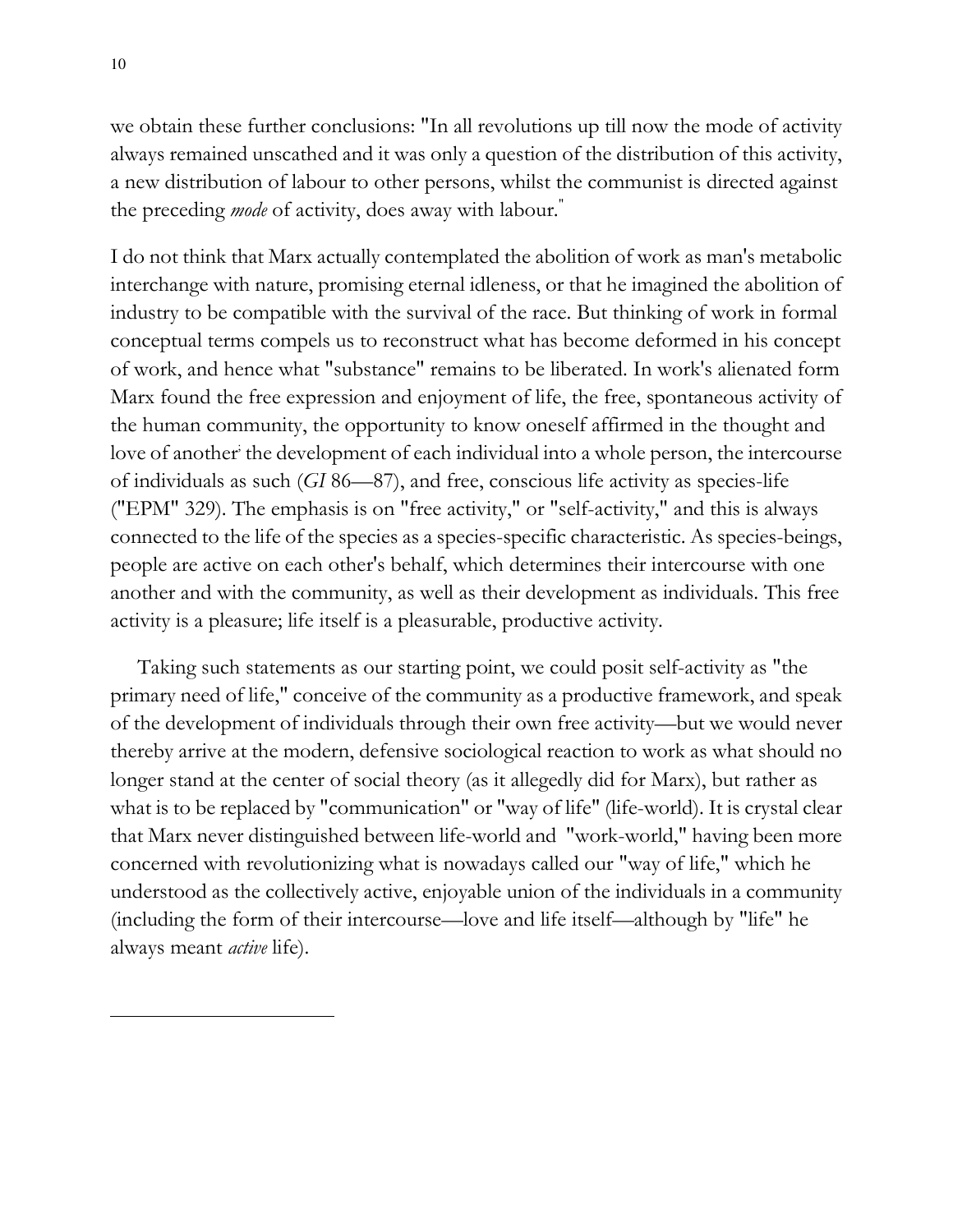Our way of life is distorted by the relations of production, the means by which people produce their material lives, as they have done throughout the course of history, initially so that some could indulge in free activity whilst their material existence was produced by others (GI 84ff.). (Deutsche Ideologie, MEW 3, 67)

 Self-activity, as a perspective on liberation, is related to the production of material life, and this relationship is essential to conceiving the possibility of life without domination. The production of material life passes through a number of stages and forms, one of which is work: the most direct form of perversion, the "negative form of self-activity" (ibid.). Thus does life become divided against itself. Enfolded in this negative form are the analytical categories that Marx would later deploy in *Capital*:

"Thus through estranged, alienated labour the worker creates the relationship of another man, who is alien to labour and stands outside it, to that labour. The relation of the worker to labour creates the relation of the capitalist—or whatever other word one chooses for the master of labour—to that labour. Private property is therefore the product, result and necessary consequence of *alienated labour*, of the external relation of the worker to nature and to himself." ("EPM" 331—32)

Although we can already see here his later linguistic usage, in subsequent writings. The global condemnation of labour is substitued by the older Marx by a differenciation of its being determined by form on the one hand an natural necessities on the other. About work Marx would go on to say in *Capital*: "Labour, then, as the creator of use-values, as useful labour, is a condition of human existence which is independent of all forms of society; it is an eternal necessity which mediates the metabolism between man and nature, and therefore human life itself" (C1 133) Labour has always an anthropoligical dimension: because the working individual changes external nature, it changes his own nature at the same time. (vgl. MEW 23, 192). In its alienated form work has a dual nature. On the one hand, it is a producer of use-values, purposive and, in that sense, independent of social formations. On the other, it produces exchange-values and creates wealth, but only under certain social conditions. The distortions or alienations that arise as a consequence are thoroughly analyzed in *Capital*. The dual nature of work is fundamental to capitalism as a system that produces commodities, but what remains decisive in Marx is the production of material existence as a form of free activity. It

֦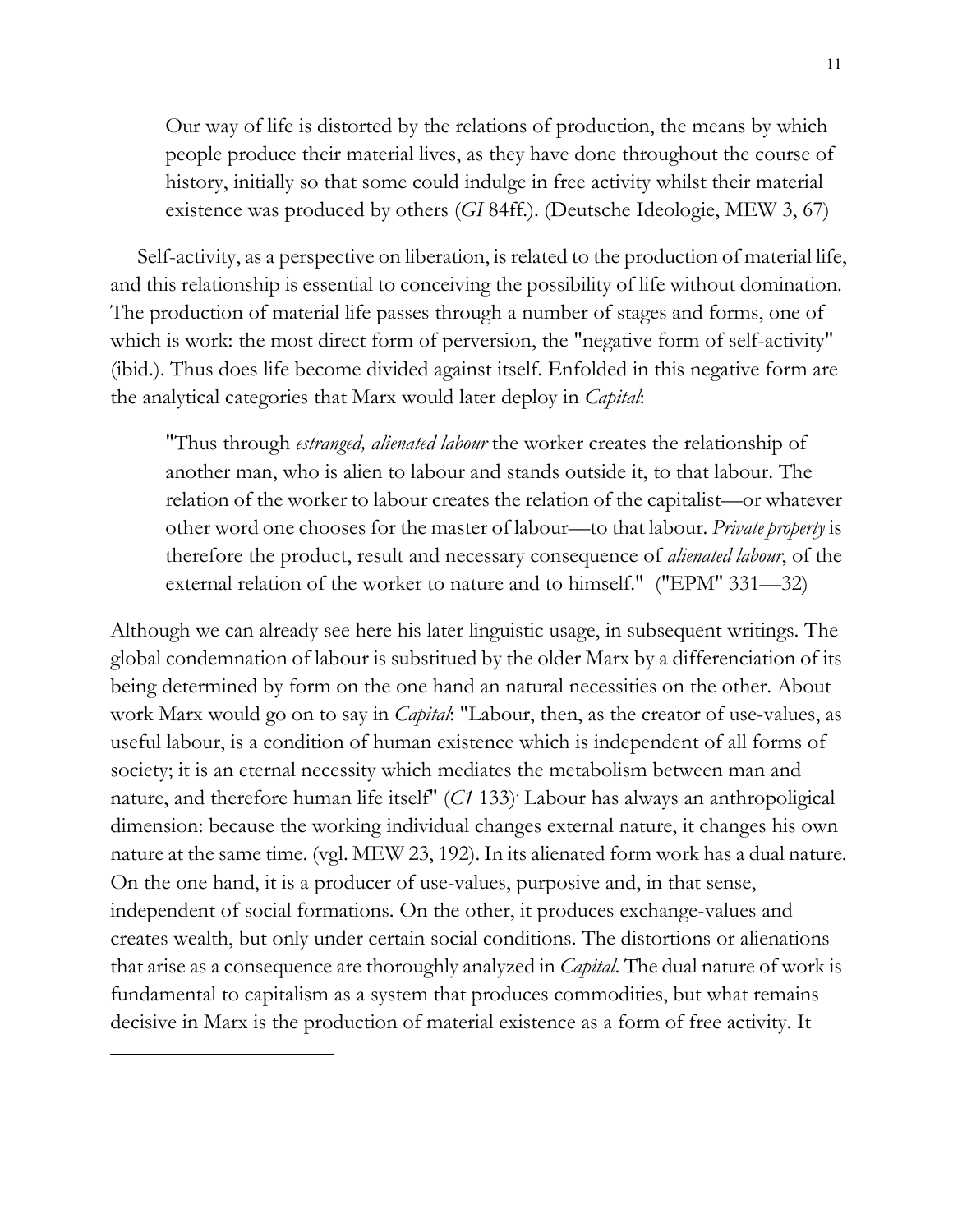includes the idea of production without domination and hence the elimination of private property (the accumulation of exchange-values) as a regulative principle, as well as the reconciliation with nature by understanding its laws. The emancipation of men is the developing spending of force for a common selfdetermined goal. This thought connects his early writings with his late ones.

 At stake in the idea of free activity, conceived as a process, is the relationship between freedom and necessity. As an aspect of material production, the bounds of necessity should be pushed back as far as possible for the sake of free activity. Work, in the realm of necessity, is a problem of distribution—everyone should perform an equal share of necessary labor. In the realm of freedom, however, the activity is of a different kind, one to which the traditional divisions of labor—above all, its division into mental and manual labor—no longer applies. The route from one realm to the other proceeds via the development of the productive forces which will moderate the aspect of necessity in the production of material existence. And it proceeds likewise through the division of human labor, its alienation, for alienated labor has to be overcome in a process whereby human beings take comprehensive possession of the productive forces that they themselves have created. All the relations of production have to be overturned, since these have distorted the human species to the point where all development, all wealth and culture, and the actual conditions of work have become objective realities that oppose the workers and gain power over them. This contradiction can be resolved only by rupture.

 In the "Critique of the Gotha Programme," Marx sketches the cooperative phase of society (social ownership of the means of production), which—precisely because it has emerged from capitalist society—bears the birthmarks of that society "in every respect, economically, morally, intellectually." He goes on to describe a more advanced "communist society," a community in which the distortions of labor have been overcome, and it is in this context that we encounter the reference to work as "the primary need of life":

"[W]hen the enslaving subjugation of individuals to the division of labour, and thereby the antithesis between intellectual and physical labour, have disappeared; when labour is no longer just a means of keeping alive, but has itself become the primary need of life; when the all-round development of individuals has also increased their productive powers and all the springs of cooperative wealth flow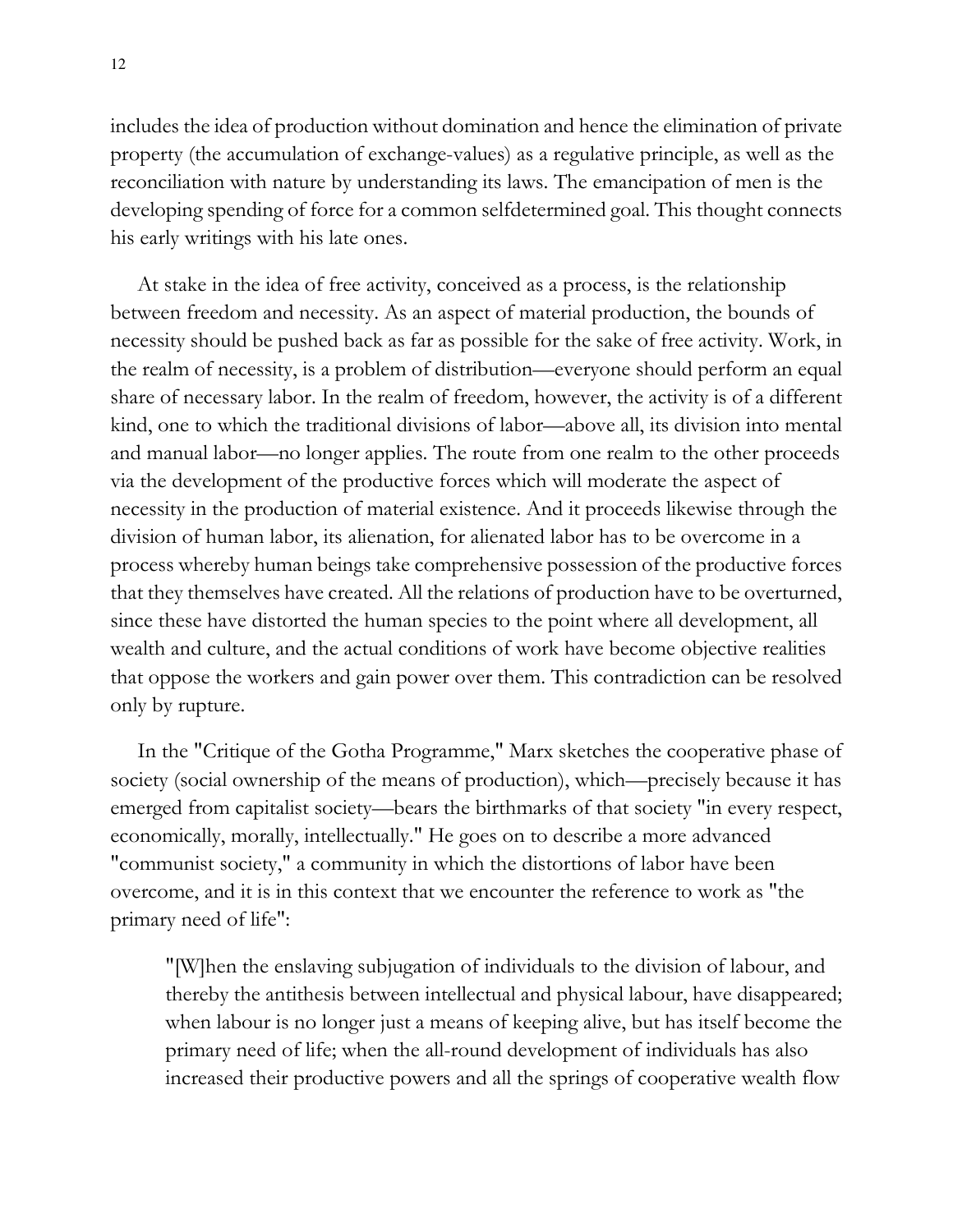more abundantly—only then can society wholly cross the narrow horizon of bourgeois right and inscribe on its banner: From each according to his abilities, to each according to his needs<sup>"</sup>

These remarks have led to widespread misunderstandings. On Marx's authority individuals could be accused of a "work-shy" mentality and then "reeducated" as people for whom work was "the primary need of life." Worse yet, the final proclamation, "to each according to his needs," triggered both hopes and fears. Had Marx been expressing a yearning for a society in which needs which had been molded by capitalism and superfluous production, on the one hand, and by poverty, on the other should be satisfied? The context, however, makes his meaning unambiguously clear. If human beings succeeded in liberating themselves from domination, the production of material life would become a source of productive pleasure and an opportunity for people to experience this "primary need" and, to that extent, realize their humanity. This would include the abolition of those divisions of labor which had served to institute our social formations: manual versus mental labor, men's versus women's labor, in urban against rural labour, and finally the ruling pseudo division of labour, the class-division of society in working and non-working people and people out of work.

 It is self-evident that when we speak of work we should take its (frequently overlooked) formal character into account. The failure to make distinctions when we think and talk about work is the source of most misunderstandings. We speak of "wage labor," imagining it as the be-all and end-all of the matter, and - with this understanding in mind - are critical of any talk about work as "the primary need of life." But conversely, educating people to view work as this primary need is not only senseless; for the most part it is no more than educating them to accept wage labor in its various guises, which is to say, teaching them to submit to the discipline of industry. When we speak of work's "substance," which in our societies has been submitted to paid work in a division-of-labor system, we really ought to use the cumbersome phrase "self-activation in the production of material existence."

## 3. Feminist Issues

L

My own studying and rethinking of the arguments in the domestic-labor debate since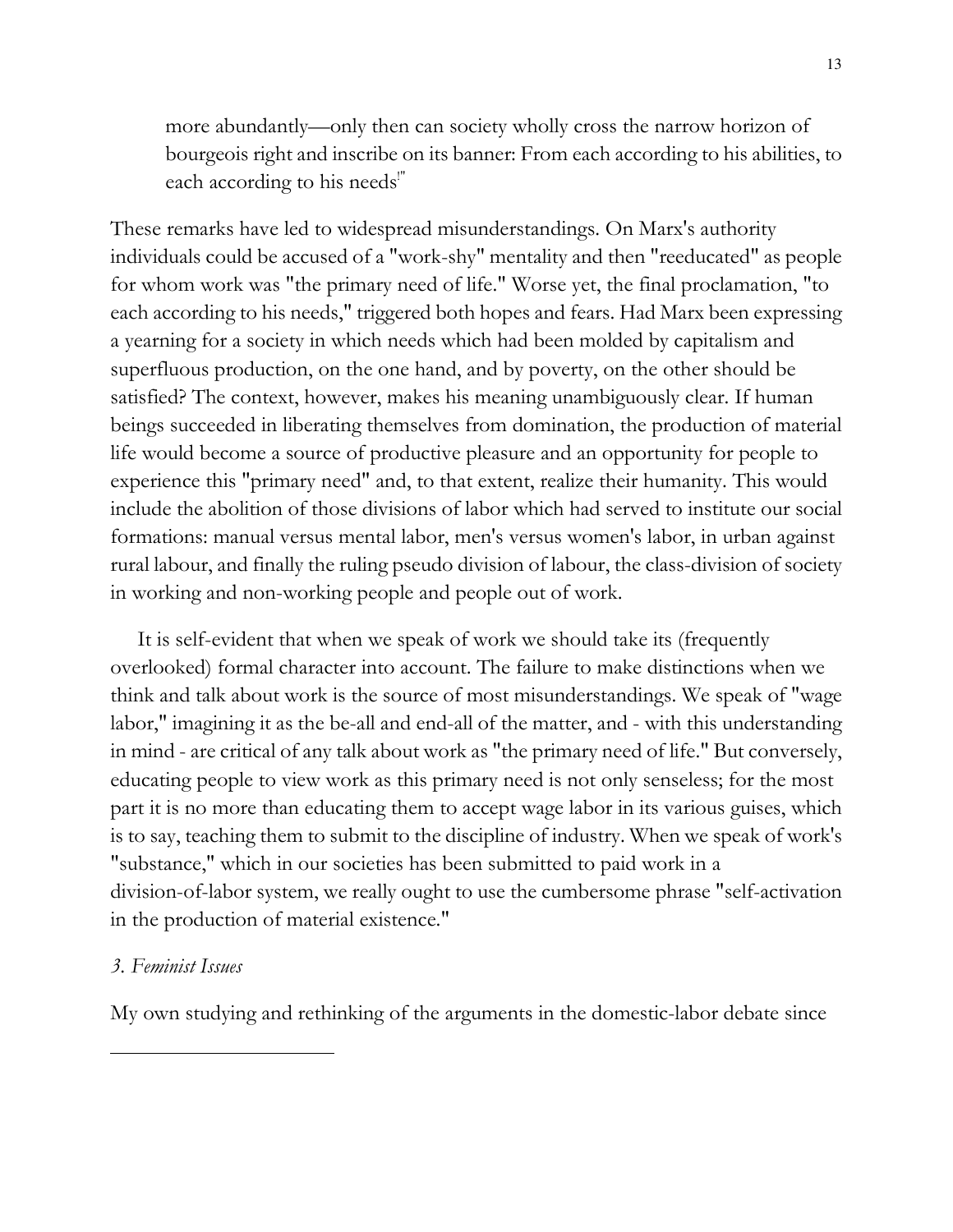the 1960s — more recently the materialist-feminist discussion on the Internet (in August/September 1997 and March 1998, see the mat.fem list and the marx.fem list) has led me to develop Marx's arguments about work more consistently and to look at them from a feminist perspective. Consequently, I have underlined and stressed here some ideas of his that have been forgotten in the heat of debate and to which we should give more weight. Instead of hastily consigning Marx to the rubbish bin of history, we should step back and see whether the Women's Movement could not make good use of his formulation about "enjoyable free activity in the production of material existence," for Marx in fact placed the question of women's oppression squarely in the context of alienated labor: "This latent slavery in the family, though still very crude, is the first property, but even at this early stage it corresponds perfectly to the definition of modern economists who call it the power of disposing of the labour-power of others" (GI 44).

Here we can easily see that Marx speaks of all human activities to analyse capitalist society and not only of wage labour as most feminists assume. Is not the framework Marx proposed for human society and the individuals who live in it so constructed as to enable the oppression of women, with its mixture of "natural" and social origins, to acquire a tremendous dynamism? The sexual division of labor is inscribed in an altogether diabolical fashion as the division between the production of life and the production of the means of life, as well as in the major division between work and free activity. The sphere of actual life is marginalized from the vantage point of the social production of the means of life, and with it those people — women — who largely inhabit it. Meanwhile, at the center of society, activity is alienated such that all hope of liberation is displaced onto the living activity at the margins of society. Women, who are still being oppressed, are irrationally expected to bear the weight of society's hopes for a better life, for enjoyment and sensuous pleasure.

 In Marx we find the worker described as "at home when he is not working, and not at home when he is working" ("EPM" 326). Not without some justification, feminists have made this remark a target of criticism. Does Marx not speak here from the standpoint of the male worker while overlooking the situation of the other half of humankind, who do indeed work at home and therefore are at home when they are working? However, this criticism overlooks the problems hinted at by Marx, particularly the double cleavage of sensuous pleasure and the meaning of life from work along with paid work, from work ֦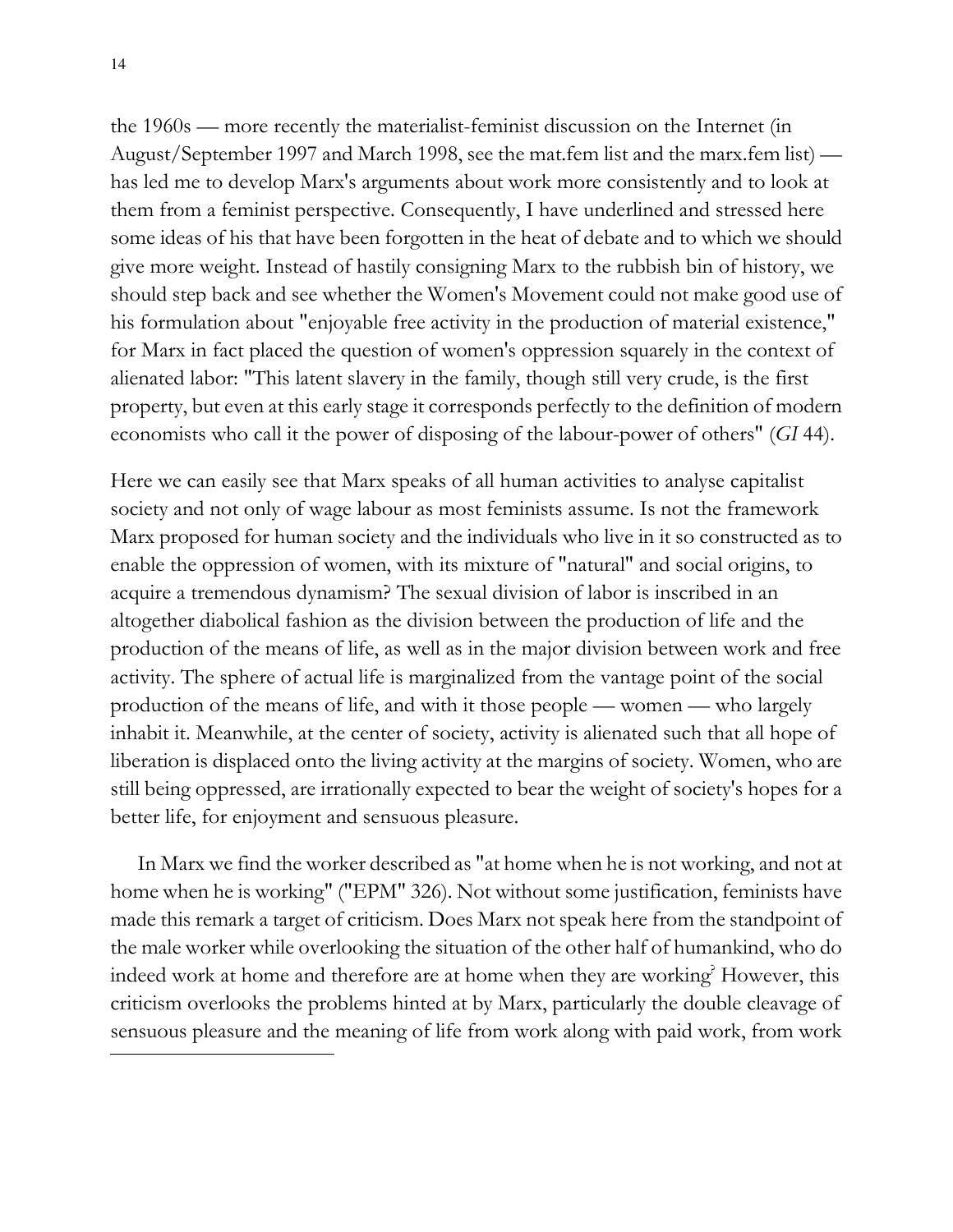that (apparently) counts for nought. This is implicit in the metaphor of the worker who "is not at home when he is working." In this deformation women occupy the home, the marginal realm which is also a refuge, a deformed place of hope. The oppressive idealization of women becomes essential to the survival of the male wage-laborer — an idealization that is then reinforced by the cooperation of the two sexes within the family. Would it not be a revolutionary act to introduce some disorder into this system so as to establish the basis for a new order? If we are to salvage the marginalized realms of life, they must be universalized and hence revalorized. At the same time, the privileged realm of social labor must now be occupied by women and its authority weakened. The very sharing of the different spheres of activity by both sexes would deal a blow to one element of domination that has up to now affirmed the old destructive order. In my view, this is a precondition for bringing love back into the realm of work, a rehumanization of society for which the Women's Movement is crucial.

 Although the domestic-labor debate has introduced a considerable number of necessary and healthy rebellious notions into established Marxism, this very rebellion should be used to rethink the role and function of women's oppression in the reproduction of capitalist society. Both Marx's early hopes concerning labor and his sharp analysis of its fate as wage labor (i.e., the main source of profit and hence of capitalist progress) are of real value now in this time of modern capitalism. I do not think that the situation of women would be improved by smuggling domestic labor in under the laws of wage labor and thereby attributing to Marx's analysis the problematic of unpaid female labor in the home. Rather, our critique should proceed the other way around, beginning with an understanding of housework and its role in the different stages of capitalism, which will uncover another problematic in Marx.

#### 4. Family Work/Housework and Domestic Labor

While the feminist argument with Marx took issue with his analysis of wage labor, no connection was made to Marx's or Engels's position on housework (a critical deficit that I hope to remedy here). Marx and Engels conceptualized housework primarily as wage labor performed in the home, treating as "family work" what in the twentieth century has generally been understood as housework. (In order to account for this difference, we need to formulate it as a "double concept": family work/housework.) It is nonsensical in the context of such work to limit the discussion — and the critique — to Marx when the ongoing reception of Engels's ideas within feminism makes it obvious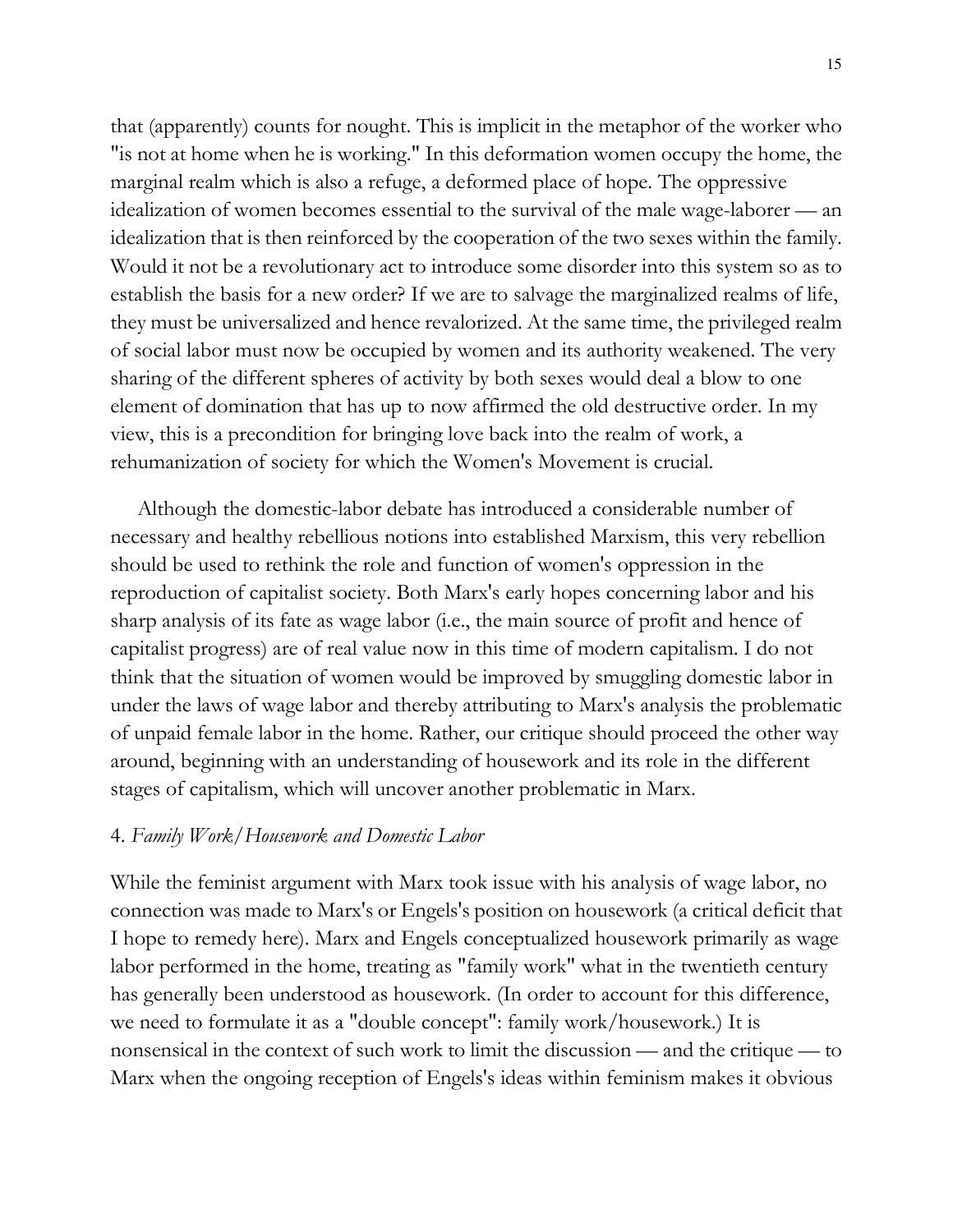that the latter should be addressed as well.

In his preface to the first edition of *The Origin of the Family*, *Private Property and the State*, Engels sketches what he considers the "production and reproduction of immediate life": "On the one side, the production of the means of existence, of food, clothing and shelter and the tools necessary for that production; on the other side, the production of human beings themselves, the propagation of the species." In using "production" in both cases, Engels provided a starting point for a theory of women's oppression, the elaboration of which he blocked, however, by formulating the two forms of production as on the one hand [...] labor, on the other [...] the family. Dividing the labor of producing food, clothing, shelter, and so on, from the family rendered the latter, for Engels and thus for any theory of women's oppression he might have developed, exclusively a matter of biological processes and their incorporation into the law and the state; family labor was not a consideration. Consequently, he examines the organization of procreation, but not how the work performed within the family relates to the totality of labor and to the reproduction of society. (He therefore, very close to the autonomous women's movement thinks women's subjection as sexual exploitation and violence.)

 Elsewhere, Engels makes his awareness that labor is also performed within the family perfectly clear. In Anti-Dühring, he takes a historical perspective: "The entire development of human society beyond the stage of animal savagery dates from the day when the labor of the family creates more products than were necessary for its maintenance, from the day where a part of the labor, no longer used in the production of bare means of subsistence could be diverted to production of means of production." Engels was not interested in the consequences of this diversion for the remaining part, which he calls "production of bare means of subsistence," but only in whatever social effects might come of the surplus produced by labor over the cost of labor's maintenance, which he considered the basis of all "continued social, political and intellectual progress" (ibid.).

Marx is a different story. In the first volume of *Capital* he recognizes family work, if only in passing, and describes the organization of work typical of manufactury;

L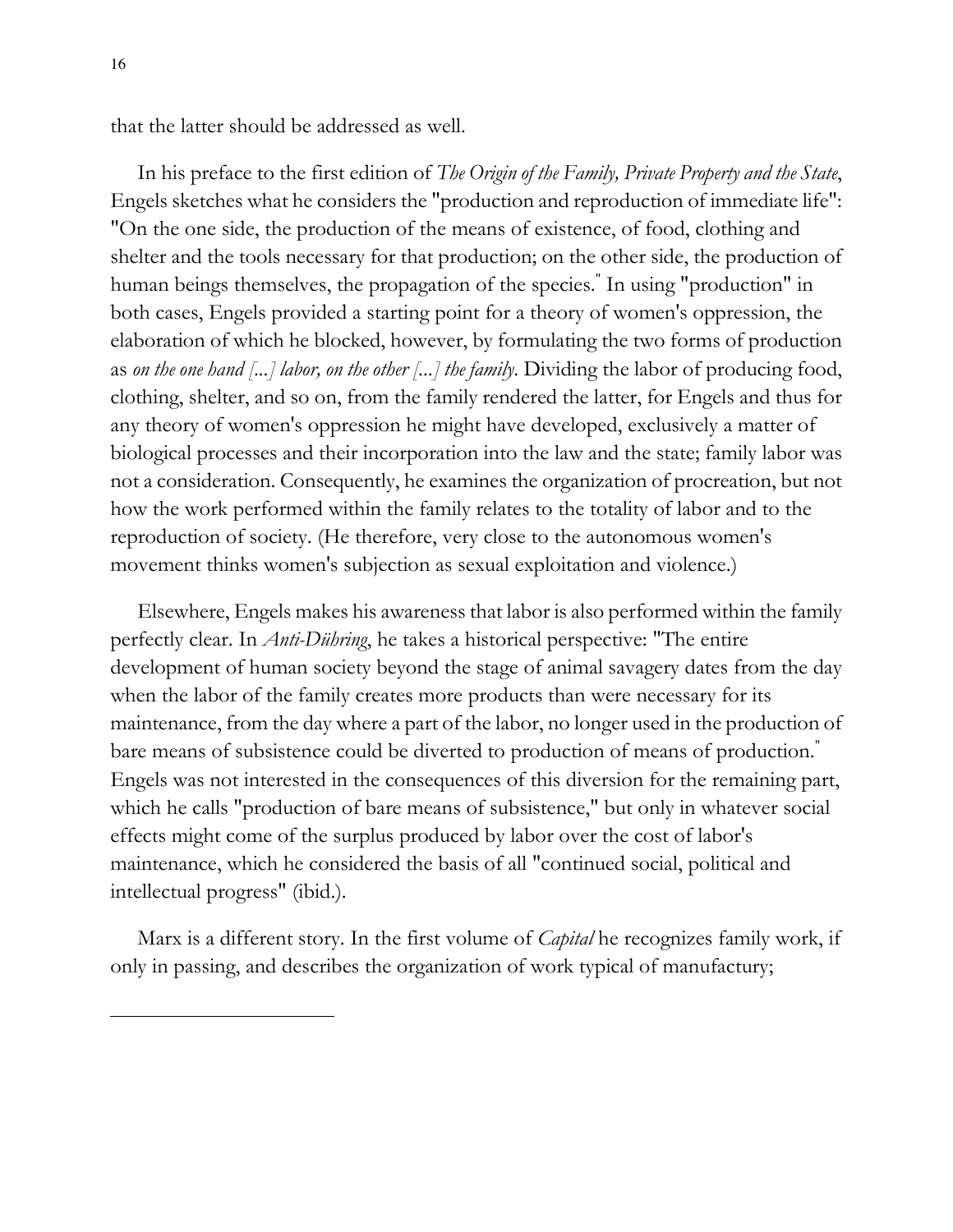performed in small, family-operated workshops, this "family work" is still distinguished from agriculture today. It involves the transformation of the "life time" of all family members, even children, into "work time." In connection with the achievement of factory legislation, Marx wrote about the "regulating (of) so-called 'domestic labour' [...] as a direct attack on the *patria potestas*, or, in modern terms, parental authority," a step "which the tender-hearted English Parliament long affected to shrink from taking": "The power of facts, however, at last compelled it to acknowledge that large-scale industry, in overturning the economic foundation of the old family system, and the family labour corresponding to it had also dissolved the old family relationships" (C1 620). Marx also speaks here of the "rights of the children," his target being the decomposition of the family through commodity production and, with it, the collision of two different modes of production and ways of life — the logic of the market, which presupposes the free commodity owner, and family work, with the relative disenfranchisement of women and children: "Previously the worker sold his own labour-power, which he disposed of as a free agent, formally speaking. Now he sells wife and child. He has become a slave-dealer"; and, in a footnote to the same page, he observes that, "in relation to this traffic in children, working-class parents have assumed characteristics that are truly revolting and thoroughly like slave-dealing" (ibid., 519 and n. 122). Marx quotes a number of factory reports specifically on children, all of which show how "the spheres of handicrafts and domestic industry become, in what is relatively an amazingly short time, dens of misery." Then we come to his well-known perspective sentence: "However terrible and disgusting the dissolution of the old family ties within the capitalist system may appear, large-scale industry, by assigning an important part in socially organized processes of production, outside the sphere of the domestic economy, to women, young persons and children of both sexes, does nevertheless create a new economic foundation for a higher form of the family and of relations between the sexes" (ibid., 620).

 Marx's gaze here is focused ahead to the societal organization of production and the necessary elimination of old, interfering forms. He takes absolutely no account of labor performed within the family, aside from the production of commodities, nor of how such labor of caring for humankind and nature contributes to the societalization process. He conceptualizes wage labor within the household as "household trade," and in this context he also speaks of "domestic industry," meaning an "external department of the factory, the manufacturing workshop, or the warehouse" (ibid., 591; cf. 533, where he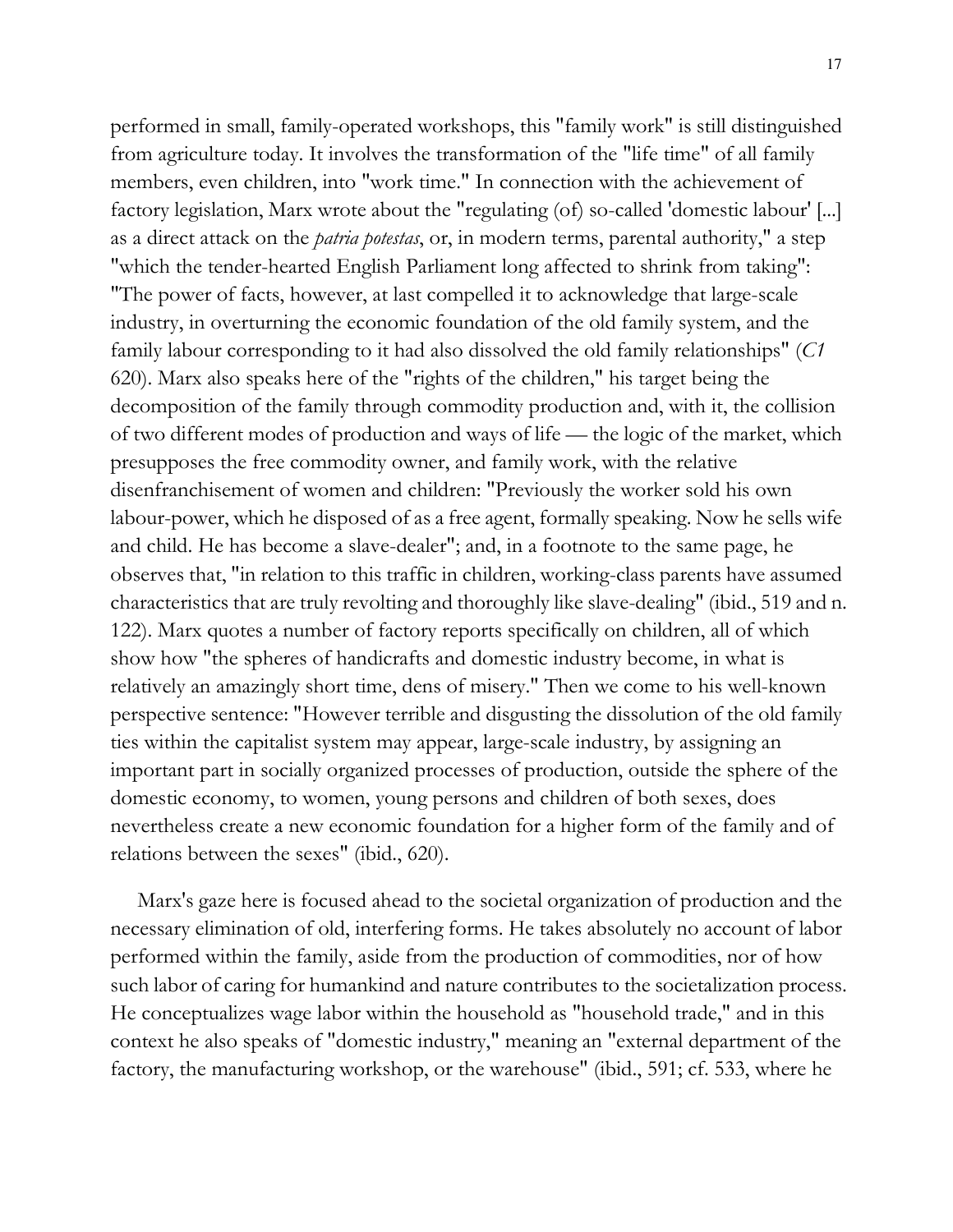shows some interest in housework as a "hybrid form" that is not directly subordinated to capital, but is susceptible to pressure from "usurers" or "merchants"). Finally, references to family work as separate from and in conflict with wage labor outside the home can be found in two footnotes. Writing of a report on the cotton crisis during the American Civil War, Marx says:

 He [Dr. Edward Smith, F.H.] reported that from a hygienic point of view, and apart from the banishment of the operatives from the factory atmosphere, the crisis had several advantages. The women now had sufficient leisure to give their infants the breast, instead of poisoning them with "Godfrey's Cordial" (an opiate). They also had the time to learn to cook. Unfortunately, the acquisition of this art occurred at a time when they had nothing to cook. But from this we see how capital, for the purposes of its self-valorization, has usurped the family labour necessary for consumption. (Ibid., 517 n. 38)

The conceptual proposition "family labour necessary for consumption" makes it possible to understand family labor as distinct from wage labor, yet Marx does not elaborate on this or on the "leisure" necessary for breastfeeding babies who would otherwise be "poisoned" instead of nourished. In other words, the question of what qualities of life are destroyed through the time-saving measures that rule in capitalist economy is not pursued. Marx treats the issue of breastfeeding only in terms of wages or profitability: "Since certain family functions, such as nursing and suckling children, cannot be entirely suppressed, the mothers who have been confiscated by capital must try substitutes of some sort. Domestic work, such as sewing and mending, must be replaced by the purchase of ready-made articles. Hence the diminished expenditure of labour in the house is accompanied by an increased expenditure of money outside" (ibid., 518 n. 39). What interests Marx here is that since women's inclusion in the capitalist production process brings no additional revenue into the family, it is not really worth the cost. Nevertheless, the repeated mention of "substitutes" opens up a space for further analysis.

 In Marx's analysis of the division of labor, we can discern the beginnings of a theory of family work:

 "For an example of labour in common, i.e. directly associated labour, we do not need to go back to the spontaneously developed form, which we find at the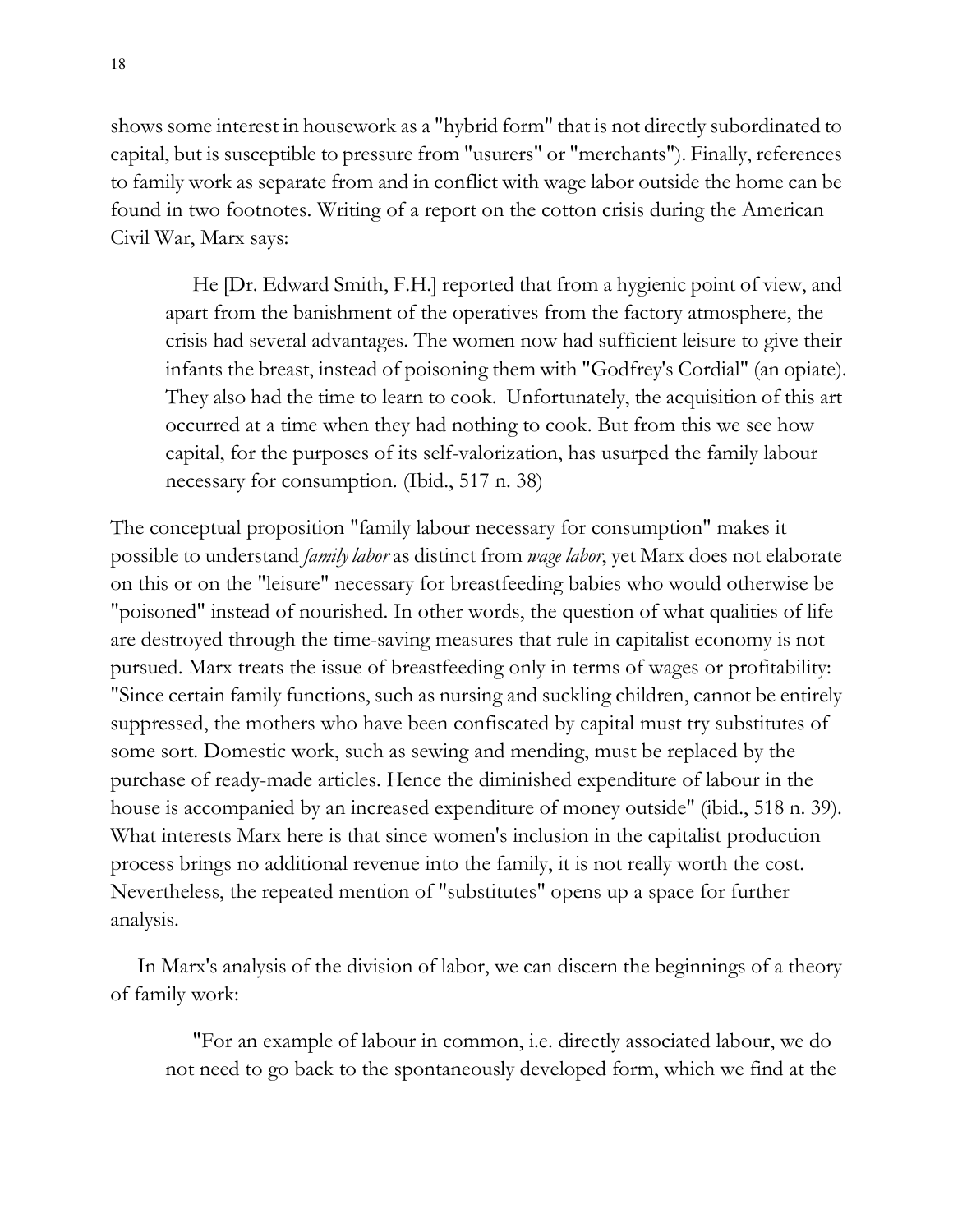threshold of the history of all civilized peoples. We have one nearer to hand in the patriarchal rural industry of a peasant family which produces corn, cattle, yarn, linen and clothing for its own use. These things confront the family as so many products of its collective labour, but they do not confront each other as commodities. The different kinds of labour which create these products — such as tilling the fields, tending the cattle, spinning, weaving and making clothes are already in their natural form social functions; for they are functions of the family which, just as much as a society based on commodity production, possesses its own spontaneously developed division of labour. The distribution of labour within the family and the labour-time expended by the individual members of the family are regulated by differences of sex and age as well as by seasonal variations in the natural conditions of labour. The fact that the expenditure of the individual labour-powers is measured by duration appears here, by its very nature, as a social characteristic of labour itself, because the individual labour-powers, by their very nature, act only as instruments of the joint labour-power of the family." (Ibid., 171)

It is astonishing that Marx made no further examination of this finding that the various products were not measured and estimated as more or less valuable according to the time spent on them, even though it certainly had consequences not only for the sexual division of labor, but also for the capitalist model of civilization. After all, the calculation of time spent also makes value a curse for some products, and gives rise to the need to  $\gamma$ protect $\gamma$  products from value. In the end, the only things that can withstand the social test of capitalism are those that eat up as little time as possible, making this a model of both progress and pauperization. At the same time, we get a hint of the still existent yearning to validate the family and to guarantee its continued existence, for it is the one place where production is not calculated solely in terms of labor costs.

 Nowhere in Marx is there any analysis of the problem arising from the subordination of all those activities not subject to the wage structure under the logic of cost/benefit calculations — a problem in terms of both human needs and the development of humankind itself (i.e., of that which is regarded and acknowledged as socially meaningful). In his enthusiasm for comprehensive economizing, Marx basically subordinates all work and its valuation to the rationalization that he considers necessary for the further satisfaction of "life claims": "The more the productivity of labour increases, the more the working day can be shortened, the more the intensity of labour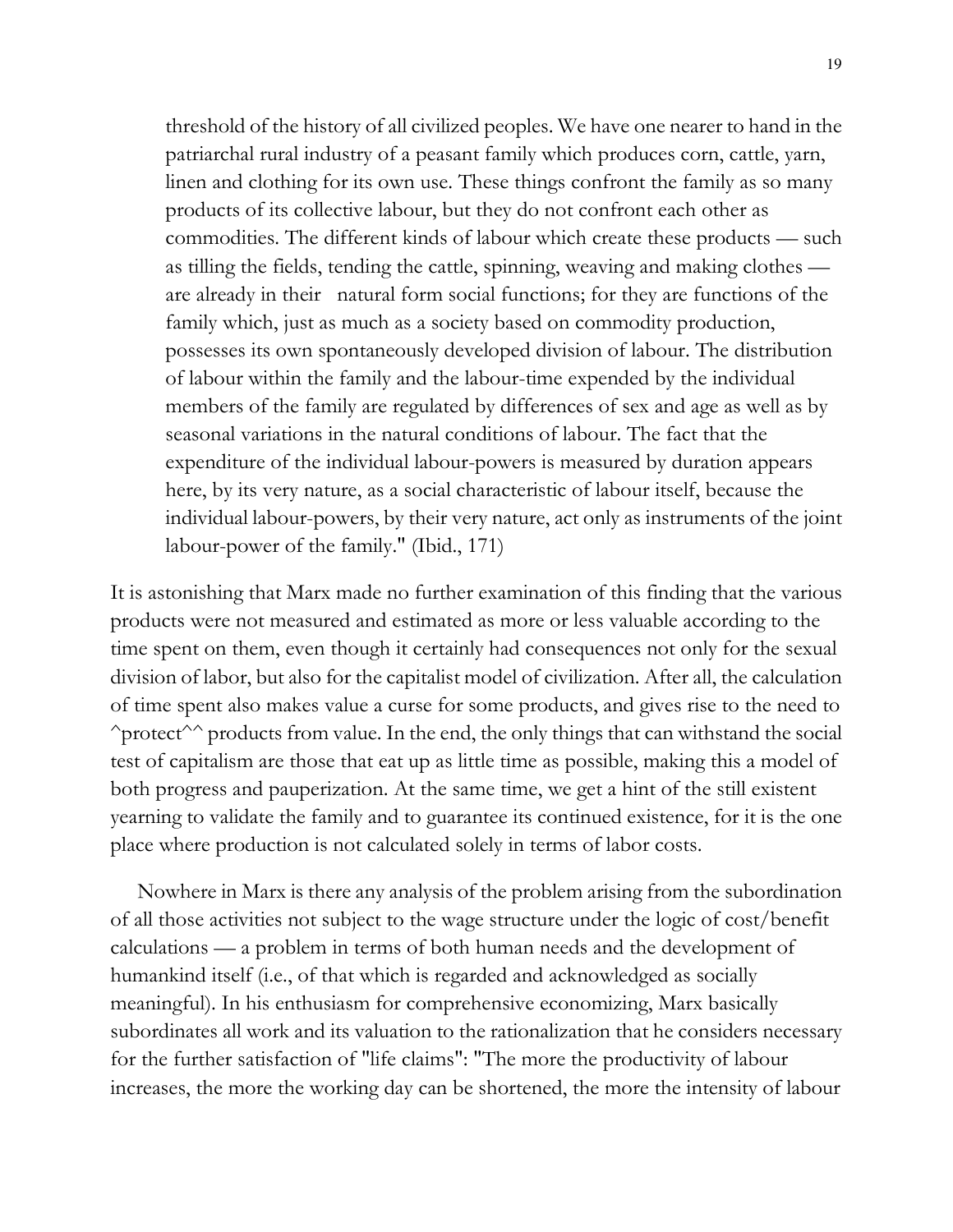can increase. From the point of view of society the productivity of labour also grows when economies are made in its use. This implies not only economizing on the means of production, but also avoiding all useless labour" (ibid., 667; For another, almost identical expression of this view, see Karl Marx, A Contribution to the Critique of Political Economy, 36). This statement conflicts with the belief (expressed in his "Critique of the Gotha Programme") that in some future society time will no longer be geared to wealth.

 The gender-specificity of the division of labor emerges only at the margins of Marx's analysis of work under capitalism. He describes it as "naturally springing up" and, "based on a purely physiological foundation," as developing through exchange into two, mutually dependent branches, but he does not pursue the configuration of these separate spheres that proved so crucial to the capitalist model of civilization. It seems equally odd that Marx and Engels failed to work out their dominative notion of the gender-specific division of labor articulated in The German Ideology: "This latent slavery in the family, though still very crude, is the first form of property, but even at this stage it corresponds perfectly to the definition of modern economists, who call it the power of disposing of the labour-power of others" (GI 46). For it was on this basis that a social formation developed in which only those things that proved more or less profitable were produced and that any work which could not be accommodated to this logic of time — and thus could not be rationalized, automatized, or accelerated — such as cherishing and nurturing nature or humankind, came to be neglected or left to women's (unpaid) provision. Today, we can proceed on the assumption that the crisis associated with both the unrestrained (and now uncontrollable) development of the forces of production and the ruinous exhaustion of nature is due to the logic of profit, which rests on women's oppression. The critique on Marx is, that the onesided analysis of waged labour instead of the correlation of socially necessary labour and its hierarchy results in an unsufficient analysis of the reproduction of capitalist societies and the forces which support it. Here feminists have a lot to contribute and rearrange.

 There was no further analysis of the relationship between family labor and wage labor by Marxists. (The study of "women's work" within the family was taken up instead by ethnologists such as Claude Meillassoux $\#$ <sup>)</sup> Rosa Luxemburg pretty much followed Marx's lead on this issue, seeing the family as something out of which proletarian women are "seized,": "It was capitalism which seized women out of the family and

֦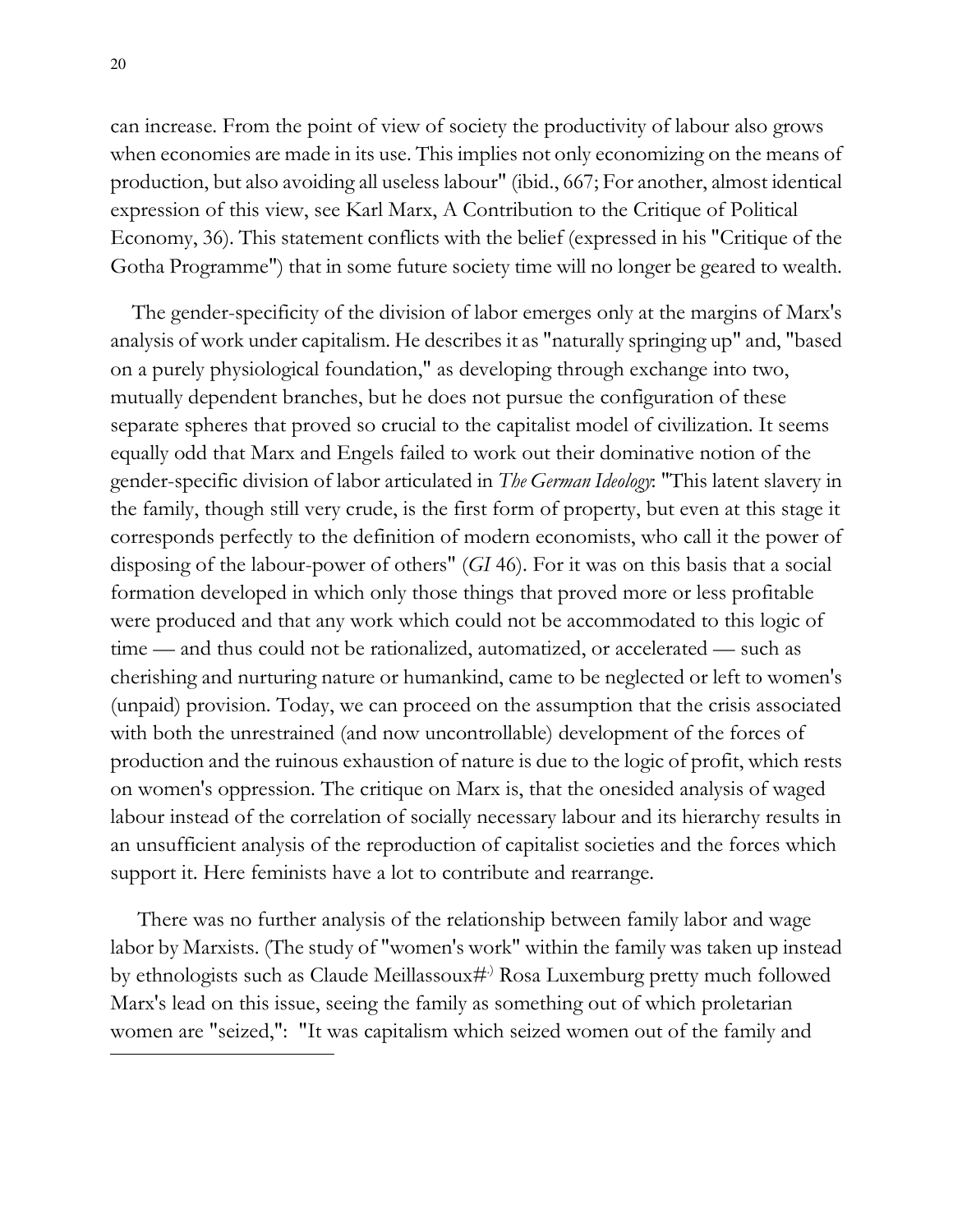threw them under the yoke of social production, on other peoples land, in workshops, construction sites, offices, factories and warehoueses." (See the small text "Die Proletarierin", Werke 3). And Lenin was interested in the family only as a site of stupidity from which women had to be removed. (Werke, 30, 401). - It was not until the late 1970s that Women's Studies emerged and began to take up the analysis of family work in the general context of social relations. This was the period during which Maria Mies, Veronica Bennholdt-Thommsen, and Claudia von Werlhoff (see note 6), among others, suggested that a practical generalization of subsistence work could provide a solution to the global problem arising from the production of commodities and extending to the exploitation of the Third World.

 From today's standpoint, the development of humankind in relation to those products and activities that could pass the market test — and on which it therefore seemed worthwhile to spend time — led to the corresponding situation whereby those products and activities requiring extensive amounts of time without yielding anything sufficiently grand fell by the wayside. Most agricultural and nature-conservational activities, not to mention the rearing of children, were deemed incompatible with the logic of continually reduced expenditures of time. Although many such products may be indispensable for even the short-term survival of humankind, their development has also widened the gap between those members of the species who can pass the market test and those "partial people" who live at a level considerably lower than is now typical of the industrialized world. Here we find the Third World countries, with their continued immiseration becoming even worse in the wake of neoliberal globalization. The First World, on the other hand, is experiencing different and apparently more complex developments, while the women in these countries are still being kept economically dependent on the same breadwinner discussed by Marx and Engels more than a century ago, though he himself ceases to exist. Most women, if employed, fill low-paying "female" jobs below the poverty-line and perform time-consuming tasks that would otherwise simply remain undone.

 In this respect, humankind has not progressed; on the contrary, as the forces of production have developed with industrialization, creating ever-new human needs in the capitalist West, a monstrous brutalization of humankind has occurred. Crime, drug addiction and alcoholism, and child abuse (including the prostitution of children) are just the visible signs of a model of civilization in which human development has been utterly subordinated to rationalization and market forces, to the needs devised and the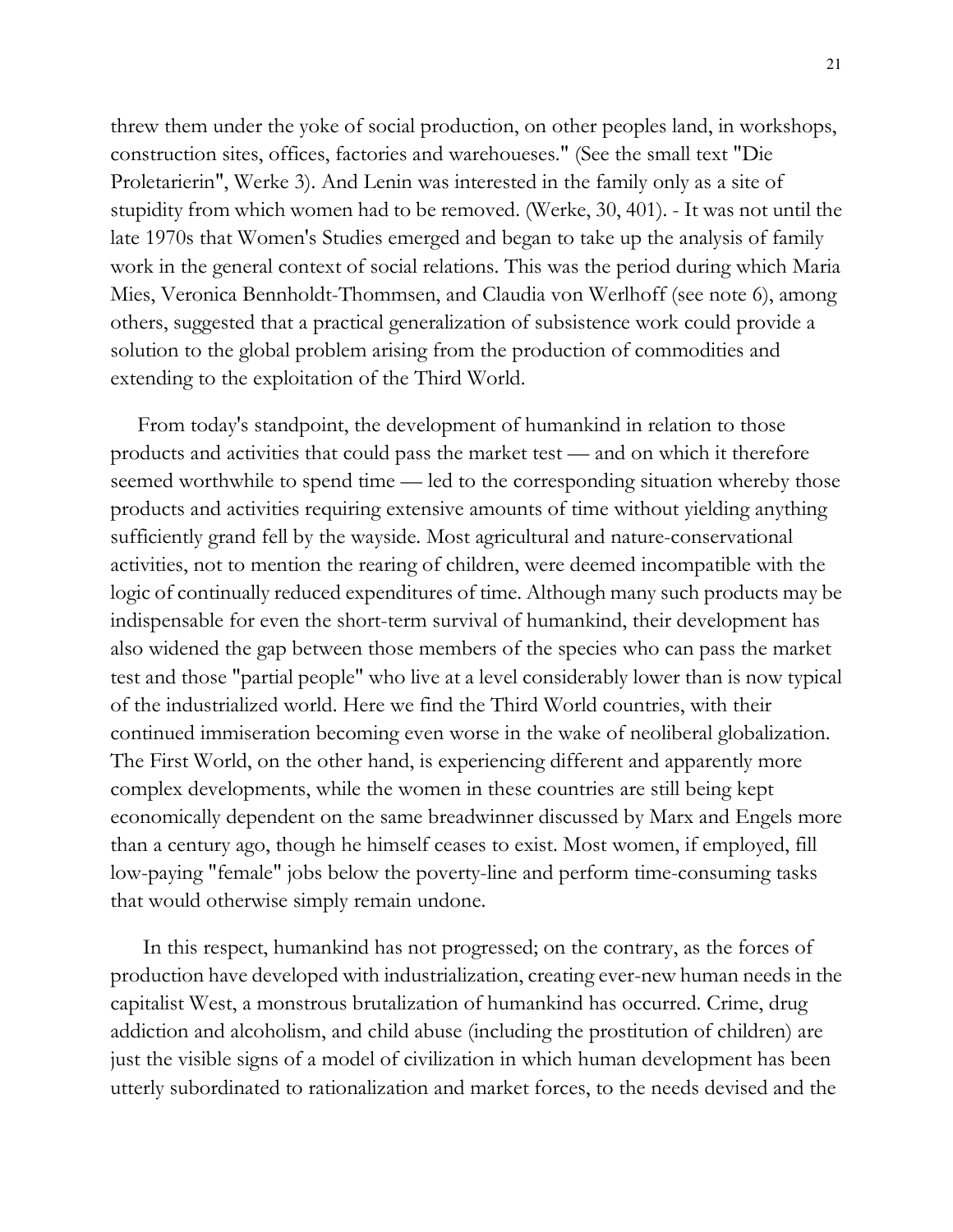products generated to satisfy them under the rule of profit. The material progress realized by enhanced forces of production, far from freeing people to take up their development as human beings, has rather made such human development a mere by-product of industrial development and of the work done by women. To this extent, the claim that human liberation can be measured by the degree of liberation women achieve is completely realistic today. For women's liberation affects human interaction at every level, as well as human needs related to sensuality, to nature, to the work of hands and heads, and to women themselves as human beings.

### Conclusion

Marx within feminism - the text wanted two things: to elaborate where Marx could be used and was already criticized within feminism, where we could inherit from him where he should be repudiated, where to be improved. His methodological and theoretical break with metaphysics is for sure a fundament without which feminist research is hardly conceivable. We speak it as "starting from experience" or from "everyday life", Marx named it to start with "the language of real life". Therefore his theses against Feuerbach belong to the basic texts of every serious feminism. Everybody who deals with the relationship of feminism and marxism has to discuss the domestic labour debate and the critique of the theory of surplusvalue. Ironically this critique has led to a withdrawal of feminism from a critique of capitalism. A new reading of Marx' ideas on labour can show instead that it is more than useful in all dimensions for feminist thinking and never gets caught in the trap to subject all activities under the wageform which is in fact the case with the demand to pay for housework. Here a lot is to be gained for a contemporary feminism.

This is different when we look instead at Marx' and Engels' paragraphs on domestic labour/familywork, which have not been discussed within feminism. Here we can watch Marx as a patriarch, always forgetting the qualitative side of housework, the real activity, the language of real life, and instead quickly switch to the fate of labour, which is done as wage labour. This has consequences for the critique of political economy, for the analysis of capitalism. Because here Marx does not understand that it is one of the crucial elements of capitalism to subject the production of life the work with the living as an interferent factor (Störfaktor) for the production of profit, to marginalize it, to destroy it. A solid critique of the capitalist mode of production needs the analysis of the interrelation of these two modes of production, that of the means of production and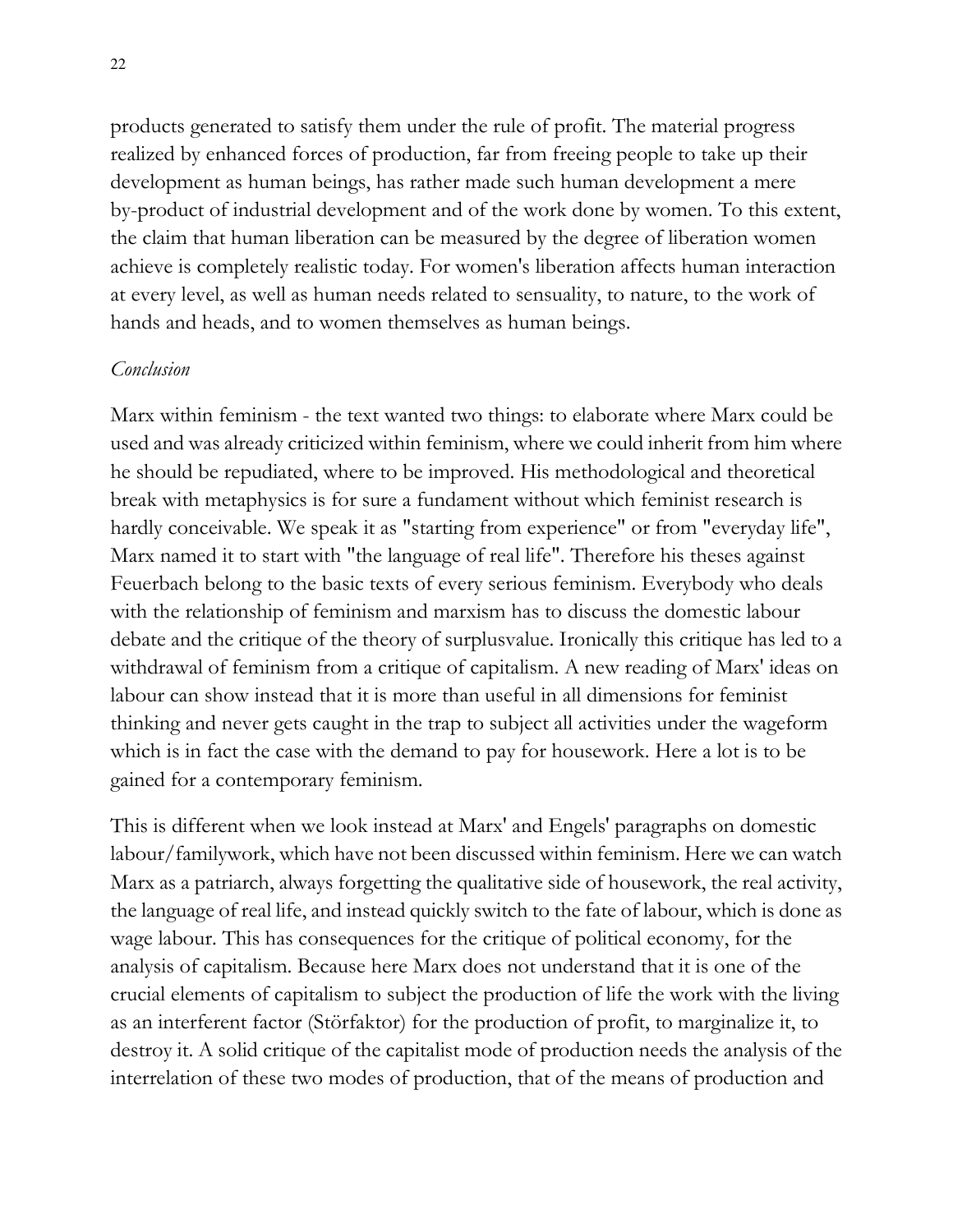that of life itself - and only here the feminist questions are both selfevident and fundamental.

#### REFERENCES

R.Bauböck, Hausarbeit und Ausbeutung, Wien 1988;

M.R.dalla Costa, "Die Frauen und der Umsturz der Gesellschaft", in: S.James (Hg.), Die Macht der Frauen und der Umsturz der Gesellschaft, Berlin/W 1973;

Engels, Friedrich, (1884), 1962: "Der Ursprung der Familie, des Privateigentums und des Staats", Berlin, 25 - 173

Engels, F., (1878, 1894), 1962: "Herrn Eugen Dühring's Umwälzung der Wissenschaft", Berlin, MEW 20, 5 - 306

Fraad, Harriet, Stephen Resnick, Richard Wolff, Bringing it All Back Home. Class, Gender & Power in the Modern Household, London 1994

Haug Frigga & Kornelia Hauser, "Geschlechterverhältnisse. Zur internationalen Diskussion um Marxismus-Feminismus", in: Projekt sozialistischer Feminismus: Geschlechterverhältnisse, Berlin/W 1984, 9 - 102

Ivekovic, Rada, "Noch einmal zum Marxismus und Feminismus". In: Geschlechterverhältnisse und Frauenpolitik. Argument-Sonderband 110, West Berlin 1984, 103 - 112

Lenin, Wladimir, Iljitsch, Gesammelte Werke Band 30

Luxemburg, Rosa, "Die Proletarierin", Werke, Bd. 3, 410 ff

de Mandeville, Bernard, *The Fable of the Bees; or Private Vices, Publick Benefits*, London 1714.

Marx, Karl, The German Ideology, Lawrence & Wishart 1965; hereafter cited as GI

The Penguin Marx, *Early Writings*, Harmondsworth 1977

Marx, Karl, "Excerpts from James Mill's Elements of Political Economy," in Early Writings, 277—78

Marx, Karl, *Capital* Vol I, Vintage Books 1977,